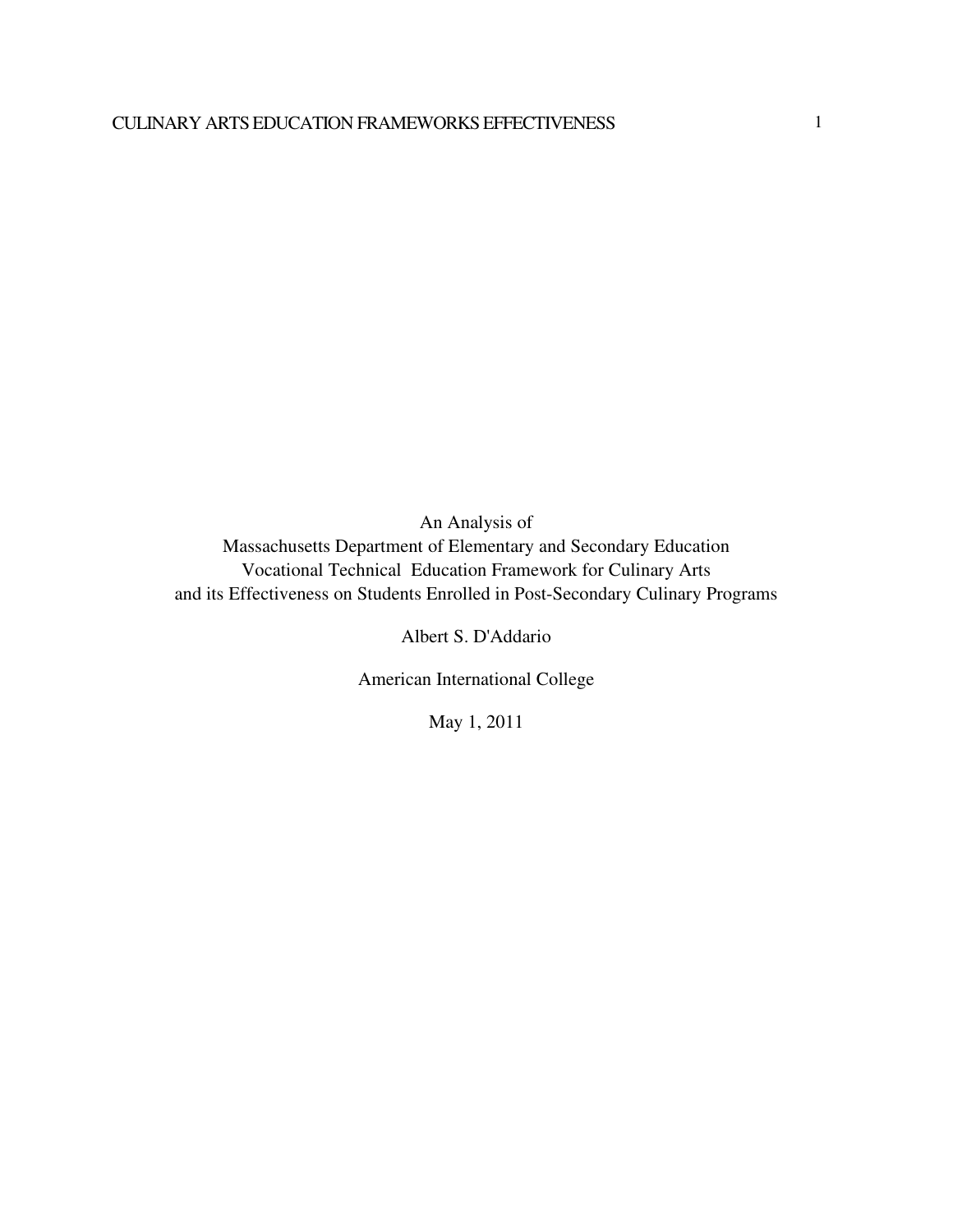#### Abstract

This field-based action research practicum investigated how students who have completed culinary training programs in Massachusetts public secondary schools perform in post-secondary coursework. The Department of Elementary and Secondary Education has developed the Vocational Technical Education (VTE) Framework for Culinary Arts that outlines concepts and content that a student should know and be able to do. At Le Cordon Bleu College of Culinary Arts (LCB) in Cambridge, Massachusetts, all entering students are enrolled in LCB Foundations. Because a strong association exists between the VTE Framework for Culinary Arts and the objectives for the LCB Foundations course, it was hypothesized that VTE students, who are expected to have acquired a firm foundation of culinary basics, would outperform graduates of traditional academic high school programs. Twenty randomly selected incoming LCB students, divided equally according to high school background, participated in the three phases of the study. Of the twenty students in the sample, ten had completed a VTE culinary arts program, while the remainder had no previous culinary training. Students completed a baseline assessment test, demonstrated knife handling abilities, and attended LCB Foundations. Numeric scores were awarded for each of the three components, and were averaged together to calculate a readiness score for each student. The research methodology involved comparing results for VTE students versus their non-VTE counterparts. The findings indicated that the VTE students performed no better than their non-VTE counterparts. It was recommended that public school administrators emphasize academics for all learners and institute articulation agreements to facilitate the transition of VTE students to college.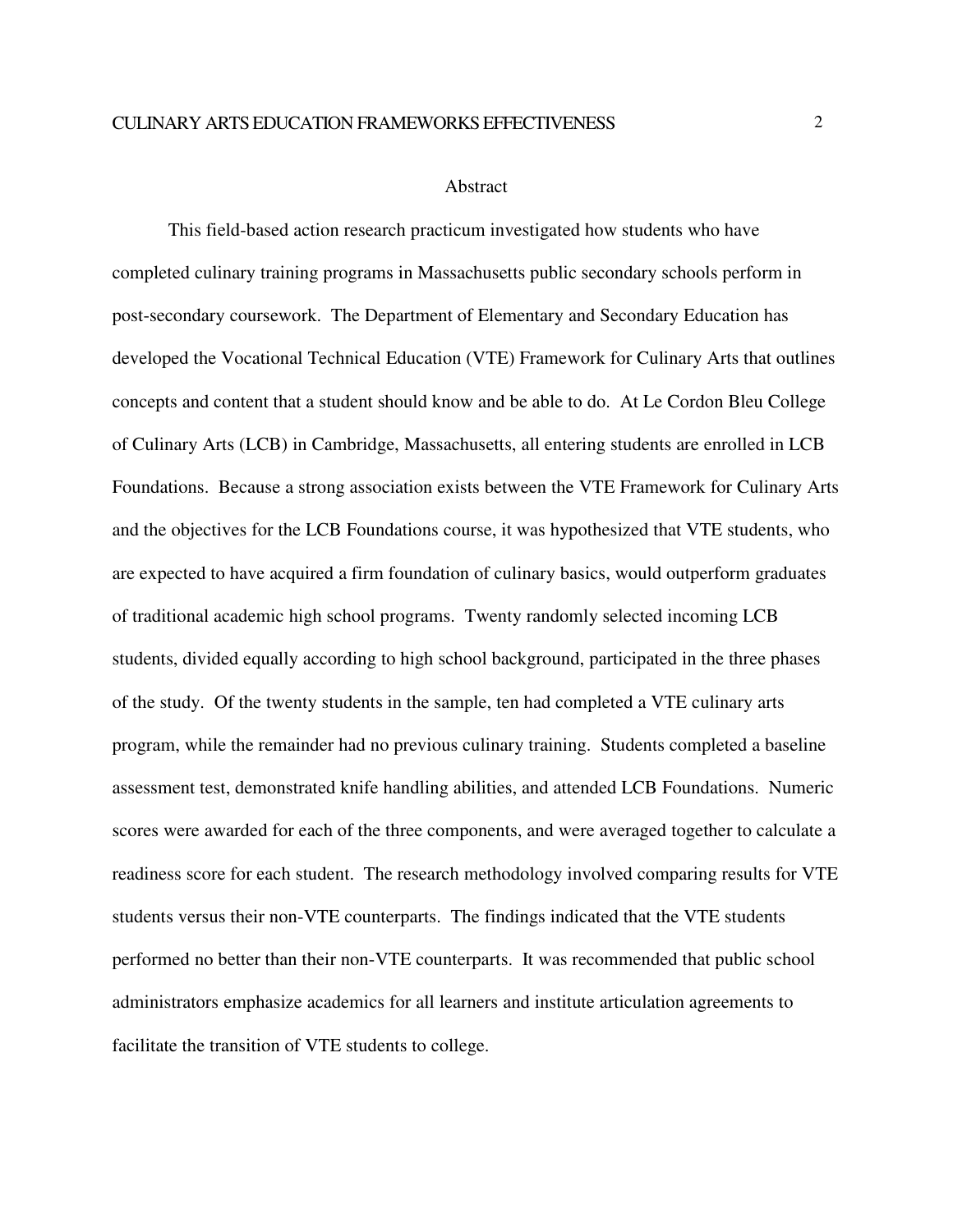#### **Introduction**

The Massachusetts Department of Elementary and Secondary Education (2007) has developed comprehensive curriculum frameworks for all K-12 public school subject content areas, including Hospitality and Tourism. Each framework is composed of strands, a set of learning standards organized around a central career theme. The Vocational Technical Education (VTE) Framework for Culinary Arts prescribes six strands to prepare students for employment within the food service industry:

Strand 1: Safety and Health Knowledge and Skills

Strand 2: Technical Knowledge and Skills

Strand 3: Embedded Academic Knowledge and Skills

Strand 4: Employability Knowledge and Skills

Strand 5: Management and Entrepreneurship Knowledge and Skills

Strand 6: Technological Knowledge and Skills

Each strand outlines concepts and content that a student should know and be able to do. For instance, Strand 1 includes learning standard Strand 1.D, Demonstrate proper sanitation and safety. Each strand consists of a set of individual proficiencies that collectively define required knowledge for the learning standard. As an example, Strand 1.D includes nine units of study, classified as 1.D.01 through 1.D.09.

Recent renewed interest in the culinary field has resulted in significant increases in postsecondary culinary school enrollment. At Le Cordon Bleu College of Culinary Arts (LCB) in Cambridge, Massachusetts, a recognized leader in professional culinary training, all entering students are initially enrolled in LCB Foundations. The syllabus for this course states six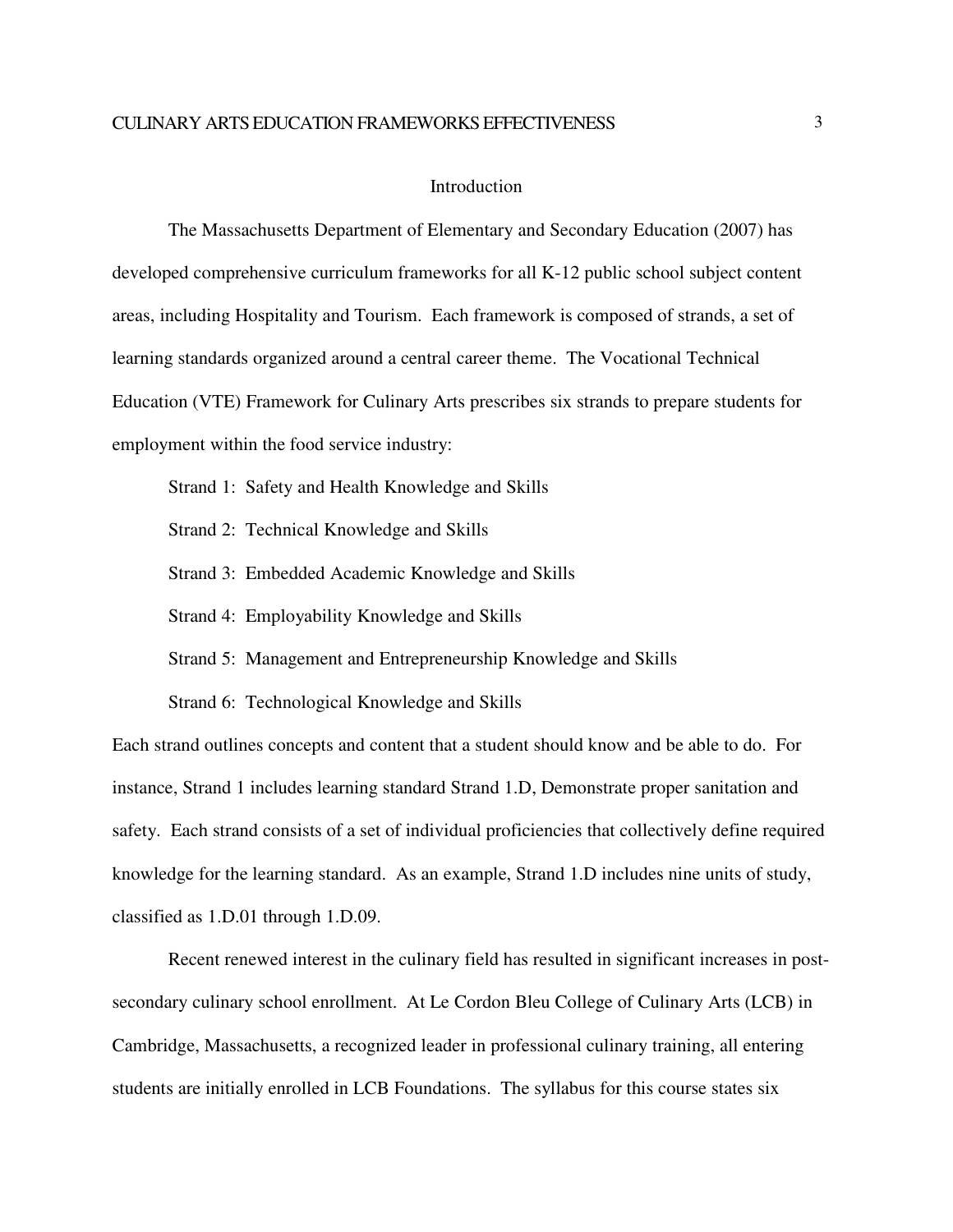performance objectives that correspond to strands from the VTE Framework, and is shown in Table 1, Correlation Between LCB Foundations Performance Objectives and VTE Framework.

Because a strong association exists between the VTE Framework for Culinary Arts and the objectives for the LCB Foundations course, it was hypothesized that VTE students, who are expected to have acquired a firm foundation of culinary basics, would outperform graduates of traditional academic high school programs. The goal of this research is to examine learning transfer outcomes of the VTE students by evaluating their preparedness for post-secondary education. For the purpose of this study, a student's readiness is measured by collecting data representing results of a baseline assessment test covering VTE Framework material, followed by a demonstration of the student's knife handling competency, supplemented by the LCB Foundations final grade.

Although the Commonwealth of Massachusetts Department of Elementary and Secondary Education identifies high school elective curriculum programs as Vocational Technical Education, the United States Department of Education refers to this segment as Career Technical Education (CTE). The terms are equivalent, and are used here interchangeably. A comprehensive review of CTE literature reveals that authors have published scholarly papers about CTE's historic origins, its enrollment statistics, and its relevance and effectiveness within public education.

Gray (2002) cites his previous 1989 publication to illustrate the foundations of CTE. Prior to 1890, the American high school was not widely attended, and offered only collegepreparatory curriculum tailored to children of the elite. When enrollment of working-class parents' children increased at the turn of the twentieth century, the curriculum was differentiated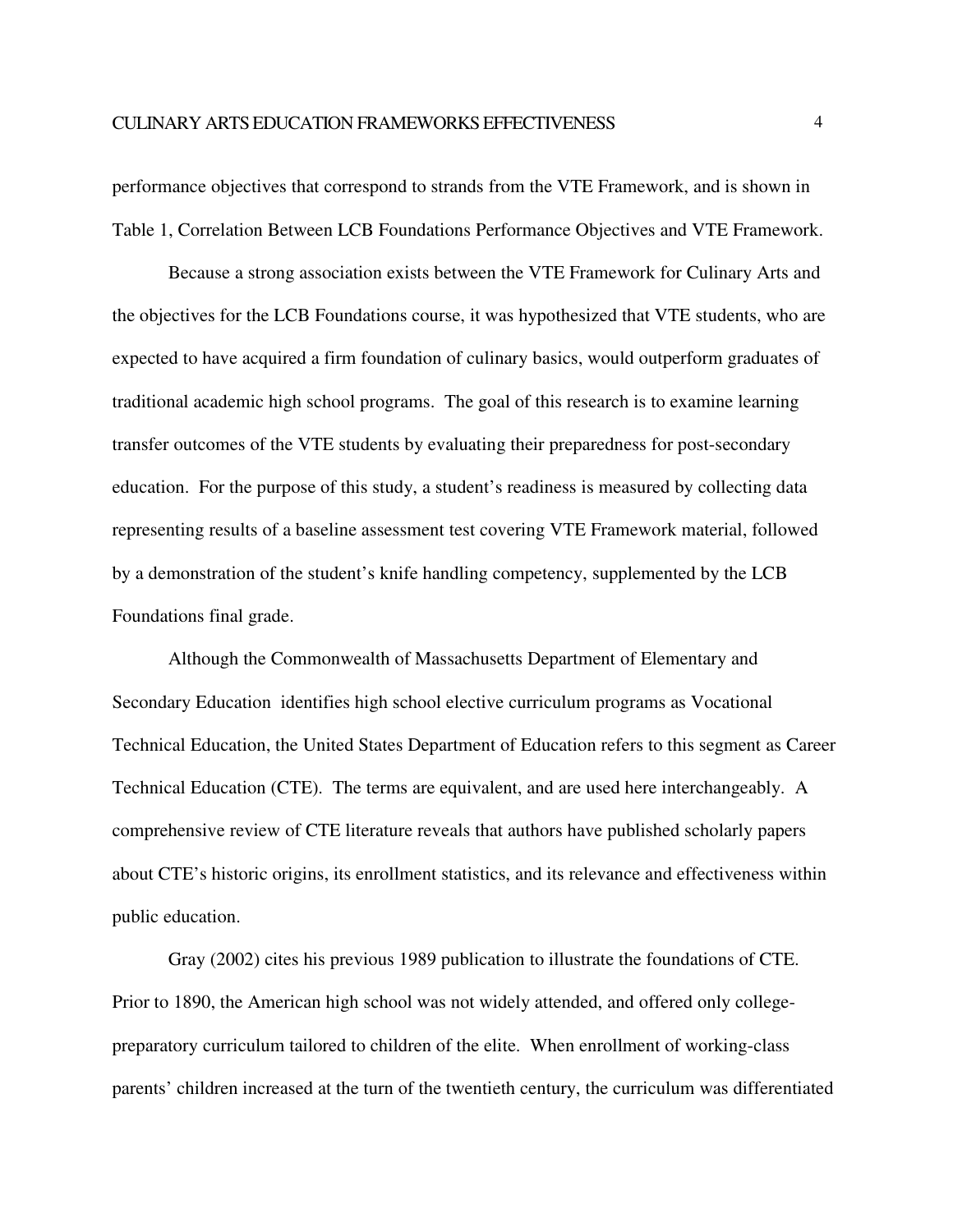into academic and vocational concentrations. This decision resolved the dilemma that the classical curriculum was largely irrelevant to the expanding student population, because those students would work, rather than enter college, after high school. Proposals to design CTE to provide an applied context to teach academic skills and all aspects of industry can be traced back to arguments made by John Dewey in the early 1900s.

The current CTE system is the product of an extended period of experimentation and development shaped by philosophical, socioeconomic, and political forces. For the past century, Congress has responded through federal legislation linked in a cooperative venture with state and local education agencies to provide CTE funding and direction. The field has evolved from the three program areas of agriculture, home economics, and trade/industrial apprenticeships to 16 broad career clusters, including Hospitality and Tourism. The Carl D. Perkins Vocational and Technical Education Act of 1998 is the current CTE legislation, and is a Congressional initiative acknowledging the national concern that high school graduates lack the basic skills necessary to succeed in the global marketplace (Sarkees-Wircenski & Scott, 2003).

Bersudskaya and Chen (2011) conclude that CTE is a significant component of high school education. For the last several decades, more than 90 percent of high school graduates have earned at least some CTE credits (Hudson & Laird 2009; Levesque 2003; Levesque et al. 2008; Tuma 1996, as cited in Bersudskaya & Chen, 2011). As demand for a high-skill workforce has increased, reforms have focused on changing high school CTE from an alternative to the collegiate curriculum to an educational pathway for all students connecting high schools, colleges, and the work force (Kazis 2005; Lekes et al. 2007; Silverberg et al. 2004, as cited in Bersudskaya & Chen, 2011).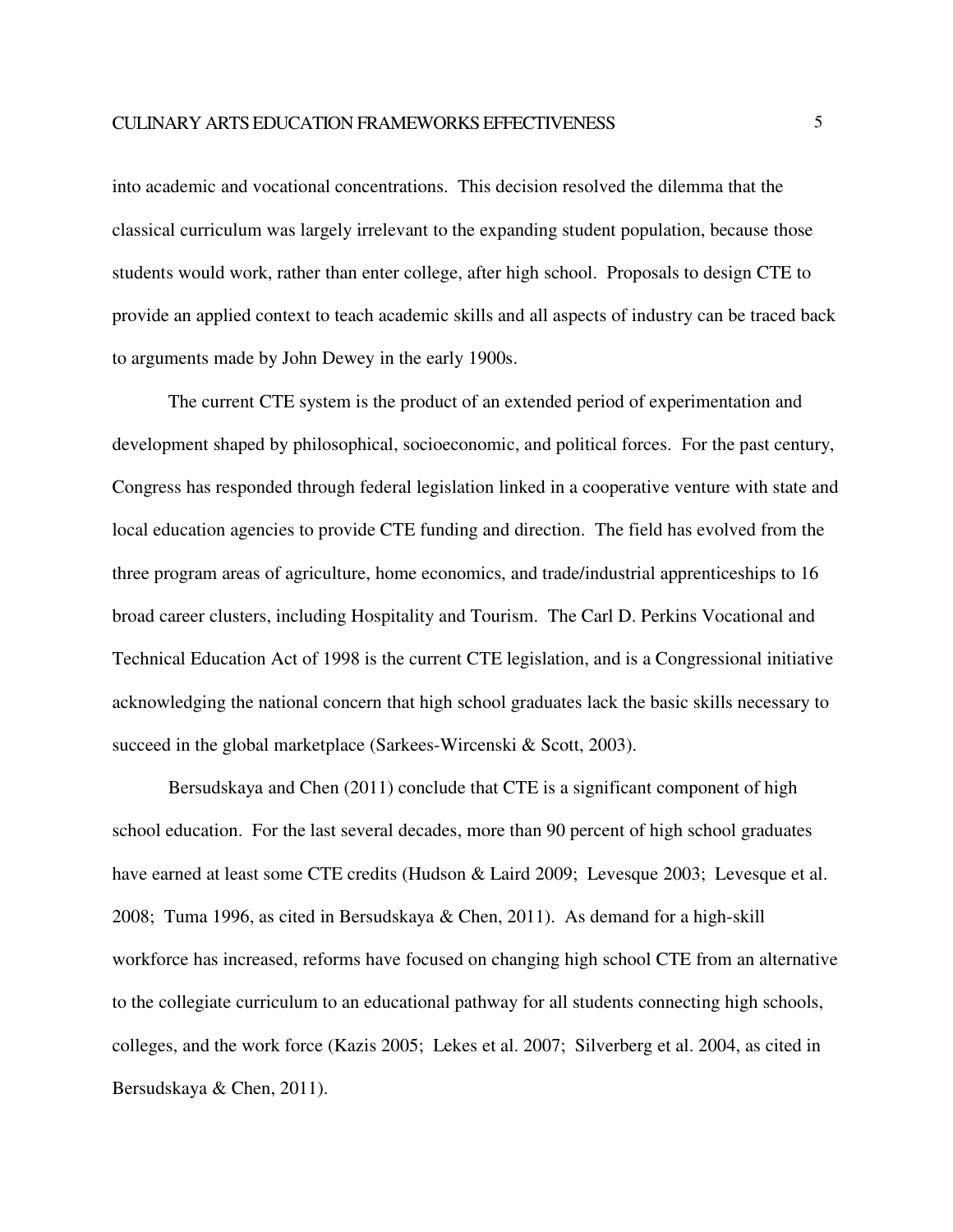On average, high school students attend three CTE courses, with this number declining slightly during the 1990s. Although those who concentrate on academic disciplines average only one CTE course, transcript data indicate that CTE course taking is substantial, suggesting that one-fifth of all high school coursework is in CTE (Gray, 2002). Of those students who participate most intensively in CTE programs, 18 percent eventually complete at least a baccalaureate degree (Silverberg, Warner, Fong, & Goodwin, 2004).

According to Cohen and Besharov (2002), vocational students have traditionally been less likely to attend college than students in academic programs, attributed to the fact that noncollege-bound students often select vocational education. The typical CTE student completes 12.5 years of schooling, compared with 14 years for students in academic programs (Kulik, 1998, as cited in Cohen & Besharov, 2002). In the opinion of Silverberg et al. (2004), CTE courses may improve future earnings, but have no value-added effect on improving academic achievement or college transitions.

Facilitating the transition from high school to college and the work force is an important focus for high school policymakers and practitioners. Lekes et al. (2007) found that CTE programming does not compromise students' academic competencies, and suggested furthermore that CTE programming delivers additional benefits to prepare students for the transition into college and career. In high school exit interviews, CTE students reported that they felt more prepared for college and career than their non-CTE counterparts, stating that high school had provided them with adequate direction on post-secondary college programs and courses. They were more explicit in their career goals, and more definitive in their plans to effectuate their objectives. When asked about a series of skills, CTE students displayed greater confidence that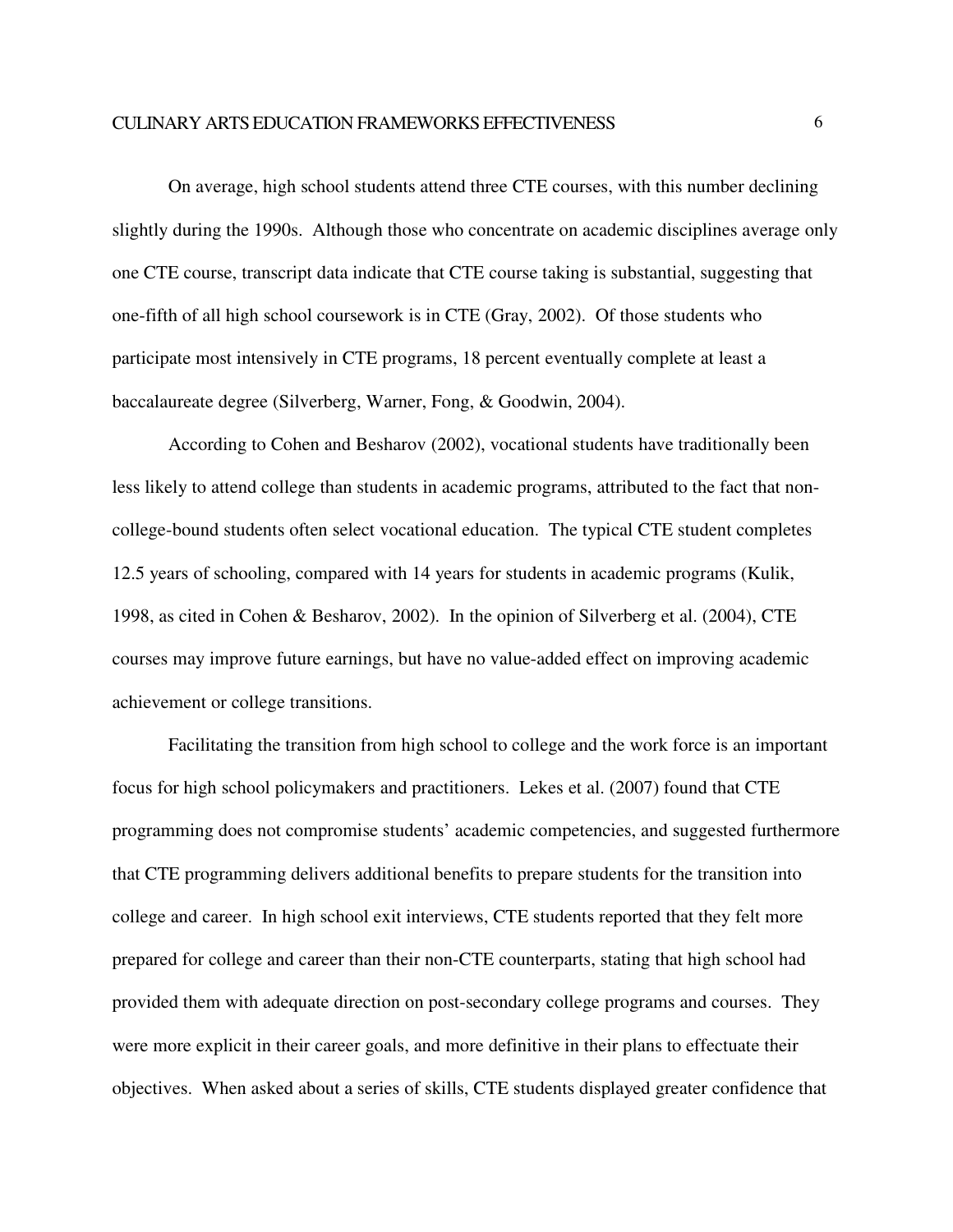they had developed problem-solving, project completion, research, mathematical, college application, work-related, communication, time management, and critical thinking skills during high school.

Ernest Fleury (1997) performed a study for a doctoral dissertation at Johnson & Wales College of Culinary Arts (J & W) comparing the pass rate on a retake of a national certification examination for students who had attended a voluntary review seminar with those who had not participated in the remedial session. The seminar was made available to 39 of 85 test takers who had received a failing grade on their first test attempt. Instructional materials were developed to maximize students' chances of passing the retake exam. The retake exam was administered three days following the seminar, and Fleury analyzed pass rate data using the chi-square test of inferential statistics. His findings indicated that  $J \& W$  students who completed the review class achieved a statistically higher pass than those who did not.

The principal academic mission of both LCB and  $J \& W$  is to provide occupational training for aspiring culinary professionals. The profiles of students at both institutions are similar, and many are graduates of CTE programs. Approximately 25 percent of the J & W students were unable to initially pass an exam, but did well when given an opportunity to review test material prior to retaking the test. Because LCB Foundations is essentially a repeat presentation of the VTE Frameworks curriculum, it would appear that the refresher aspect of the introductory course would enable VTE students to reinforce their knowledge, allowing them to succeed at LCB.

Students enroll at LCB because they clearly wish to purse a career in the hospitality industry. In contrast to Lekes et al. (2007), who believe that CTE students are self-assured that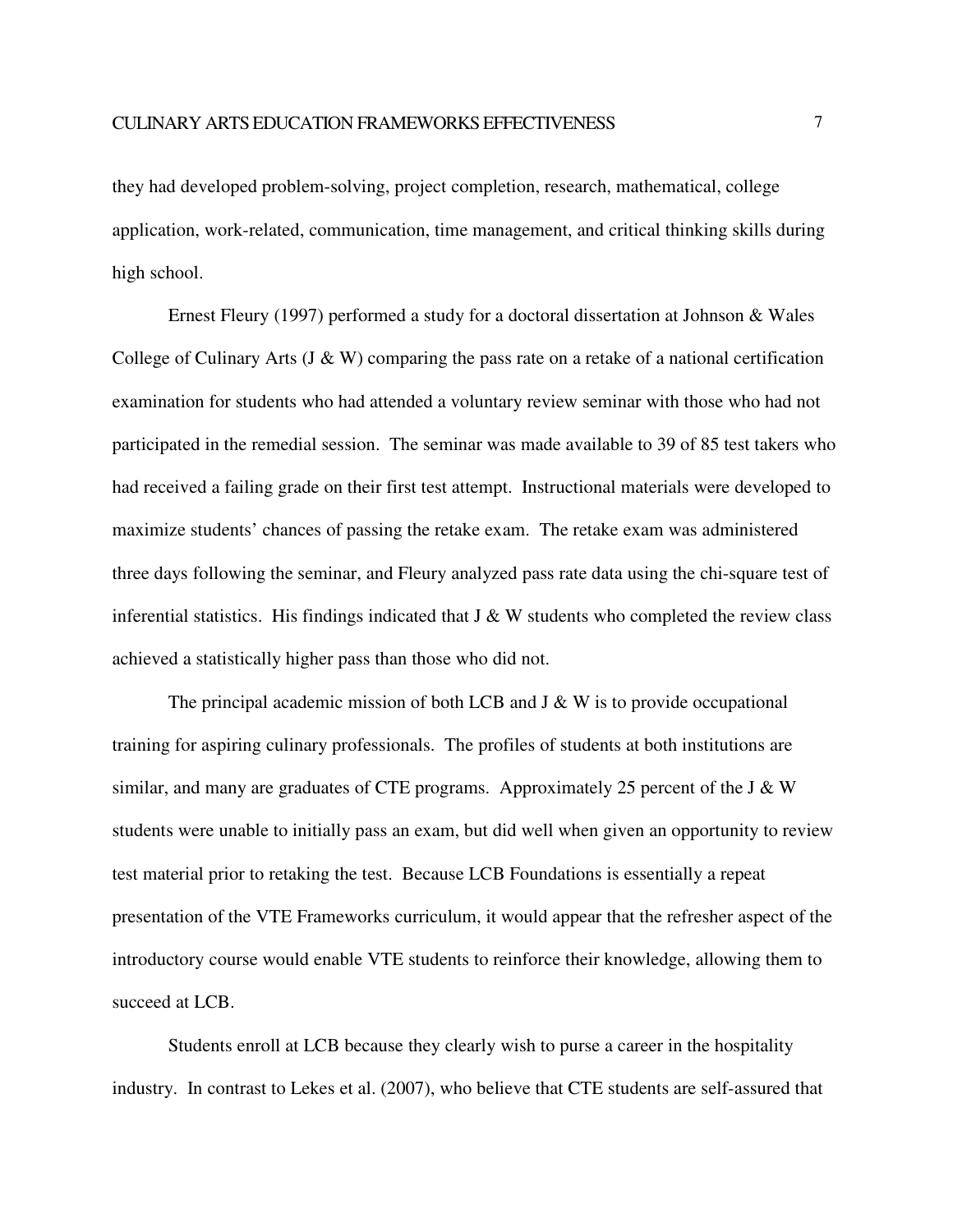they possess the proper skill set to successfully transition into post-secondary career education, Silverberg et al. (2004) have disputed whether CTE courses enhance college performance. If, as Cohen and Besharov (2002) contend, CTE students spend 12.5 years in school, expectations are limited for members of this group to achieve their career goals through further education.

### Main Body

Twenty randomly selected incoming LCB students, divided equally according to high school background, participated in the three phases of the study. Of the twenty students in the sample, ten had completed a VTE culinary arts program, while the remainder had no previous culinary training.

Criteria to determine VTE students' preparedness for post-secondary study included both measurable and observable evaluations. Students completed a baseline assessment test, demonstrated knife handling abilities, and attended LCB Foundations, the school's required introductory course. Numeric scores were awarded for each of the three components, and were averaged together to calculate a readiness score for each student. The research methodology involved comparing results for VTE students versus their non-VTE counterparts.

The strands identified in Table 1 were further reviewed to ascertain which units of study could be mapped to LCB Foundation's performance objectives. A determination of the VTE units of study related to LCB Foundations resulted in the development of a baseline student assessment test. The analysis from which the test was created is shown in Table 2, Derivation of Baseline Assessment Test from VTE Framework.

The 25 test questions are based upon material contained in Professional Cooking, College Version (Gisslen, 2011) and the ServSafe® Coursebook (National Restaurant Association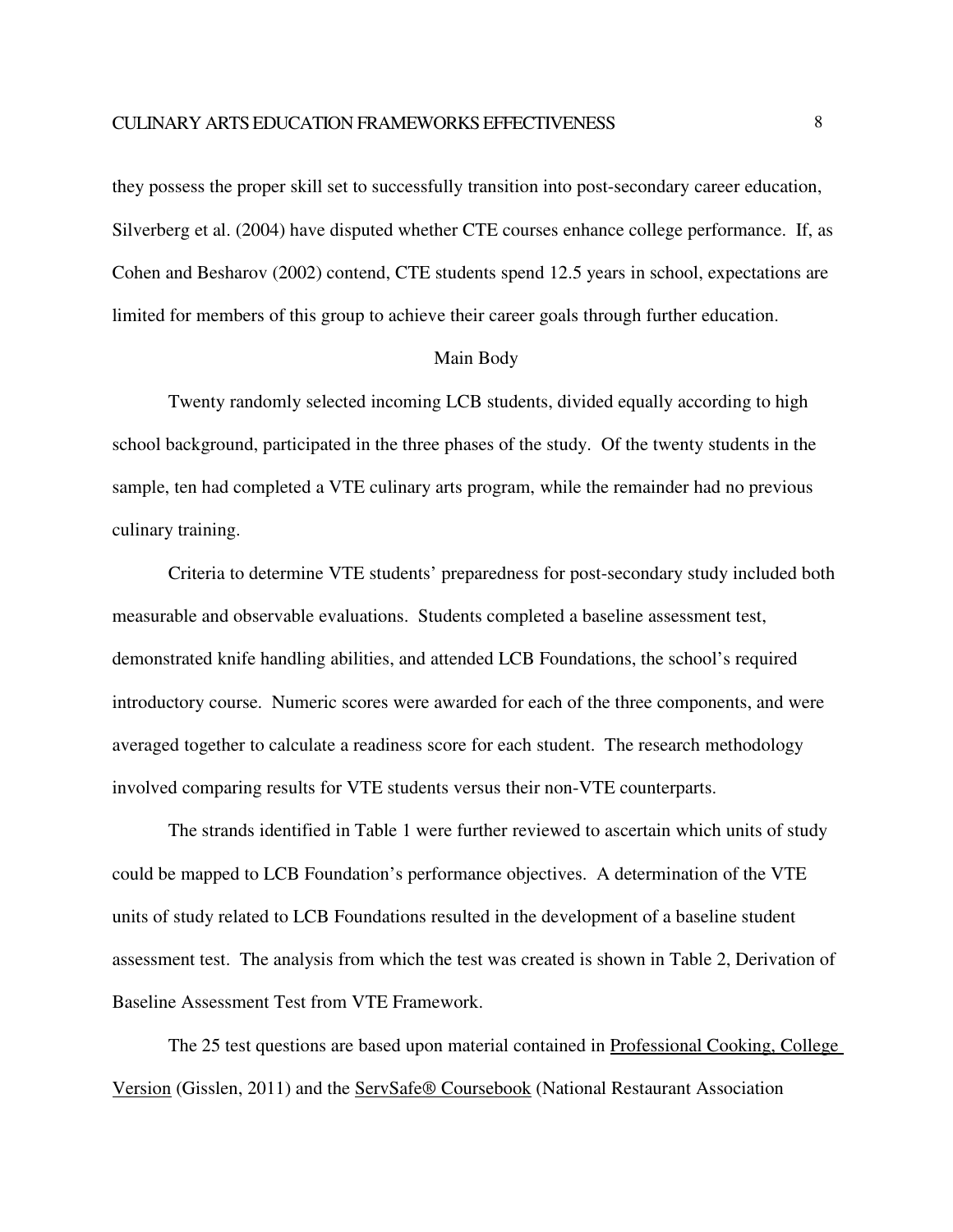Educational Foundation, 2010), two widely accepted text resources utilized in culinary education programs. The test is organized into three sections, and measures students' familiarity with sanitation (VTE Strand 1), product knowledge and practical skills (VTE Strand 2), and recipe conversions (VTE Strand 3). The student receives four points for each correctly answered question. The two pages of the test appear as Figures 1 and 2, captioned Baseline Student Assessment Test (page 1) and Baseline Student Assessment Test (page 2).

VTE Strand 2.A.10, Demonstrate safe knife skills, stresses the development of the same specific core competencies as LCB Foundation's third performance objective, Demonstrate knife handling skill. It is important for the student to know how to safely and confidently maneuver a knife so that he can create an array of shapes, from a fine dice to a large slice. Each shape is called a cut; for both VTE and LCB, cut specifications are based on standards promulgated by the American Culinary Federation, the nationally recognized authority on education of culinarians at all levels.

Learning how to make consistently sized, neat, and attractive cuts is one of the first goals of any culinary student. Evenly cut items look appealing and cook evenly for optimal flavor, color, and texture. LCB Foundations students practice fundamental classic cube, stick, and decorative cuts for 30 hours, approximately half of total class time, during the six-week curriculum, culminating with a one-hour standard knife skills practical exam, during which chef/instructors interactively analyze and critique students' techniques. All LCB Foundations students take the 75-point exam, and its grading rubric appears as Figure 3, LCBC 110 Knife Skills Final. The student's score on the 75-point scale is converted to its percentage equivalent value.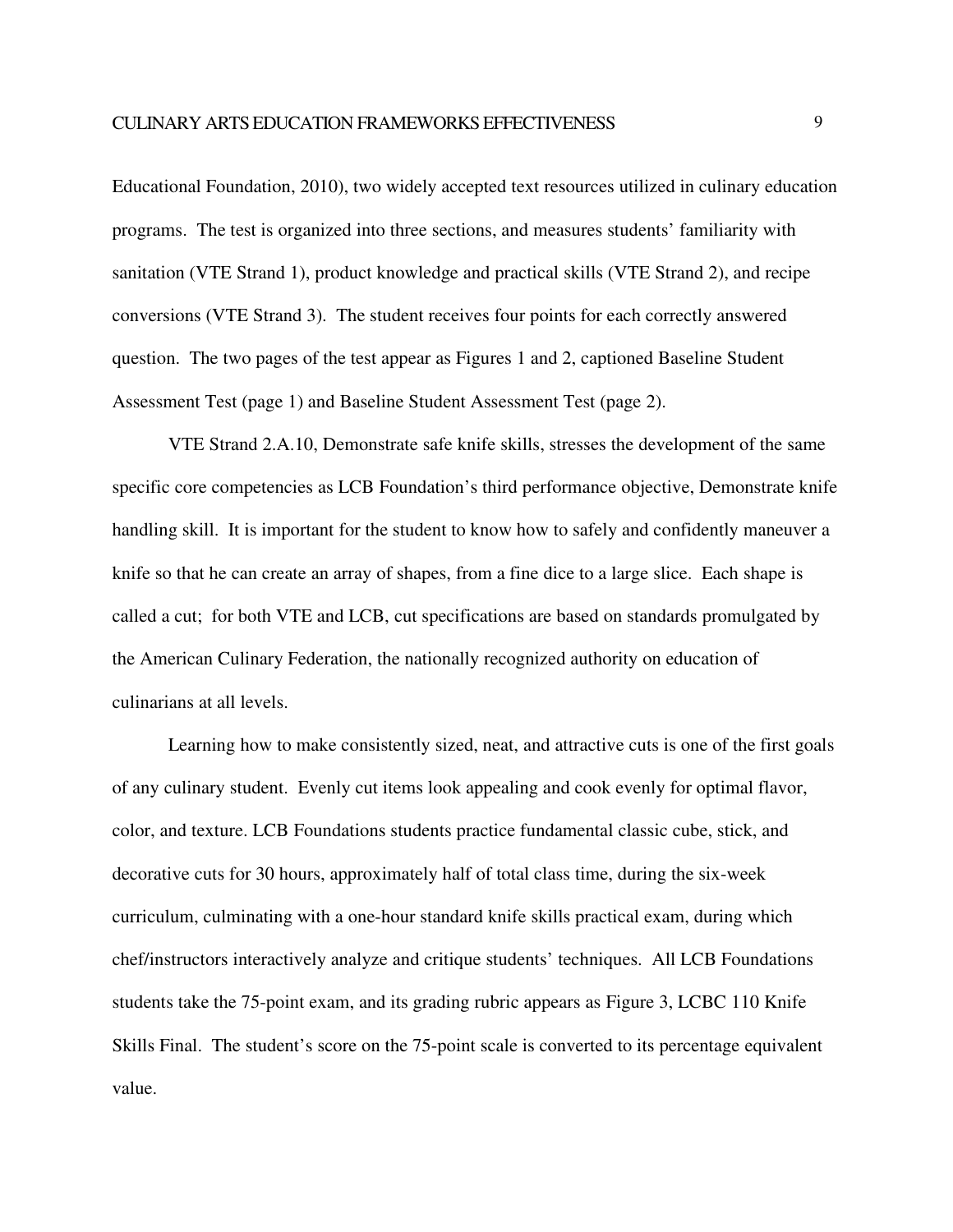### CULINARY ARTS EDUCATION FRAMEWORKS EFFECTIVENESS

LCB Foundations, the required initial course for all LCB students, meets daily for six weeks, for a total of 30 two-hour sessions, or 60 hours. Performance objectives are shown in Table 1, Correlation Between LCB Foundations Performance Objectives and VTE Framework. Grading is based on twelve assessments:

- four quizzes measuring objective culinary knowledge
- three hands-on practical examinations providing observation of culinary techniques
- three written reports allowing further investigation into culinary topics
- mid-term and final comprehensive examinations

which are compiled to arrive at a numeric grade based on a 100 point scale.

A summary of all testing activity is shown in Table 3, Baseline Assessment Test Score, Knife Skills Final Grade, and LCB Foundations Grade for All Students. Data collection occurred according to the following schedule:

- The baseline assessment test was administered on the first day of class
- Students completed the knife skills practical during the third week of class
- Grades for LCB Foundations were recorded at the conclusion of the class

For each participating student, the table contains three values representing the individual's performance on each of the three measurement criteria. In addition, the three amounts are averaged together to generate a readiness score for each student.

The rows in the upper portion of Table 3 list individual test results for the ten VTE students and for the ten non-VTE students for the three tests and for the derived readiness score. The rows of the lower portion of the table provide an aggregate compilation of this data for the VTE student and non-VTE student subgroups, as well as for all students in the sample.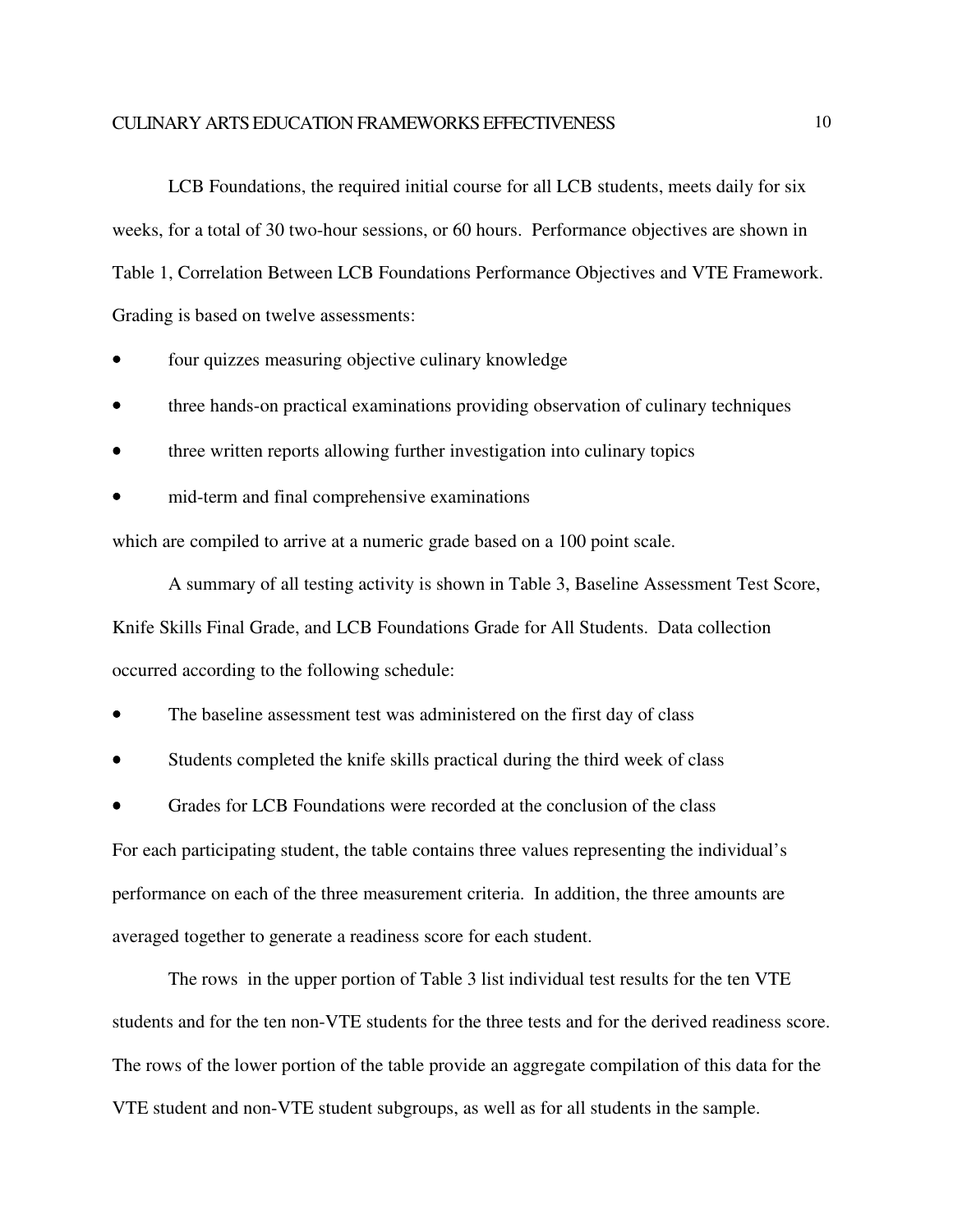The first four data columns display baseline assessment test scores. For each of the three sections of the test that correspond to VTE Framework subject content areas, an average score is presented for the two student subgroups and for all students. These scores are displayed under column headings VTE Strand 1, VTE Strand 2, and VTE Strand 3. Similar composite averages are shown in the Baseline Assessment Test Score column for the overall (i.e., 25 question) test, and are calculated from individual participant scores. Likewise, composite data analysis for the two subgroups and the total population is performed for the Knife Skills Final Grade, the LCB Foundations Grade, and the calculated Readiness Score.

### Culminating Discussion

Table 3 is structured in a manner supporting the project's purpose, namely, the comparison of the performance of students who have completed high school culinary vocational training with those students who have not done so. The findings indicated that the VTE students performed no better than their non-VTE counterparts.

Overall, VTE students scored 62 percent on the baseline assessment test, compared to 66 percent for the non-VTE students. VTE students scored 70 percent on VTE Strand 1 questions, compared to 82 percent for non-VTE students. VTE students scored 63 percent on VTE Strand 2 questions, compared to 62 percent for non-VTE students. VTE students scored 54 percent on VTE Strand 3 questions, compared to 60 percent for non-VTE students.

All students took the baseline assessment test on the first day of their LCB introductory course to evaluate how much knowledge the VTE students had retained from their public high school culinary education. Their average scores at 62 percent were far lower than expectations, even below the average 66 percent scores for students without previous training.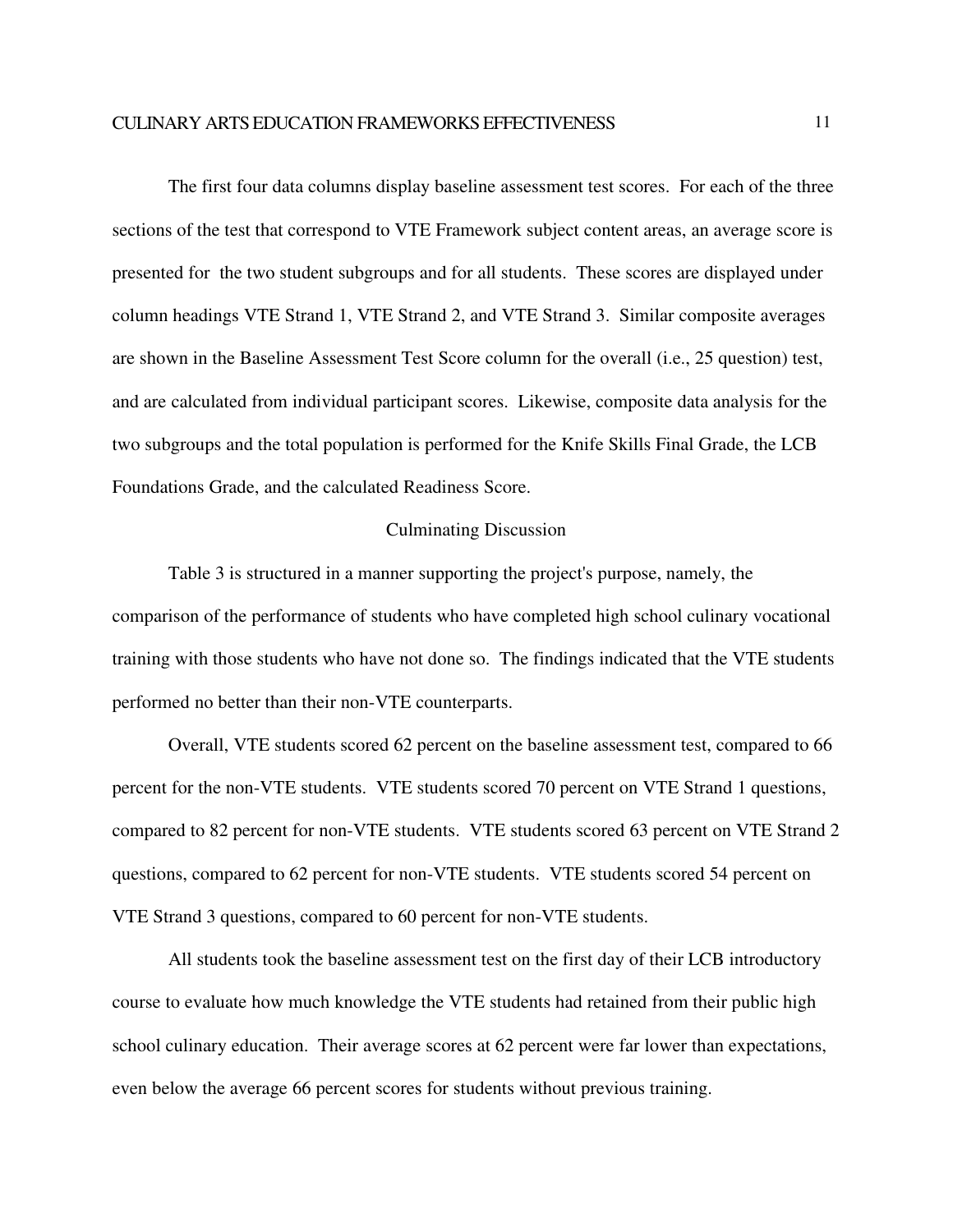VTE Strand 1, Safety and Health Knowledge and Skills, covers the principles of food service sanitation, and the five test questions were designed to measure students' understanding of proper cleanliness procedures. It was in this section of the test that the VTE students scored most highly; however, their scores were 12 points below students without previous training.

VTE Strand 2, Technical Knowledge and Skills, reflects the crux of the VTE Framework for Culinary Arts. VTE students were able to answer only 63 percent of the fifteen questions, implying that they arrive at LCB with no advantage over students without previous training, who scored 62 percent.

VTE Strand 3, Academic Knowledge and Skills, measures a student's ability to apply mathematical formulas to execute and convert recipes. Attaining an average score of 57 percent, all students encountered difficulty with these exercises.

Knife skills averages are shown in the Knife Skills Final Grade column, and are calculated from individual participant scores for each of the subgroups and for all students. VTE students scored 78 percent on this assessment, compared to 84 percent for non-VTE students.

It was presumed that VTE students would exhibit a high degree of competency in knife handling, due to the VTE Framework's emphasis on developing knife skills through repetitive practice. Furthermore, because of the test's practical nature, students had the opportunity to demonstrate their tactile abilities in a hands-on and interactive setting, a forum that is preferred by many vocational students. Achieving an average 78 percent score, VTE students attained unremarkable results in this category, as opposed to their counterparts with no previous training, who performed well and averaged an 84 percent score.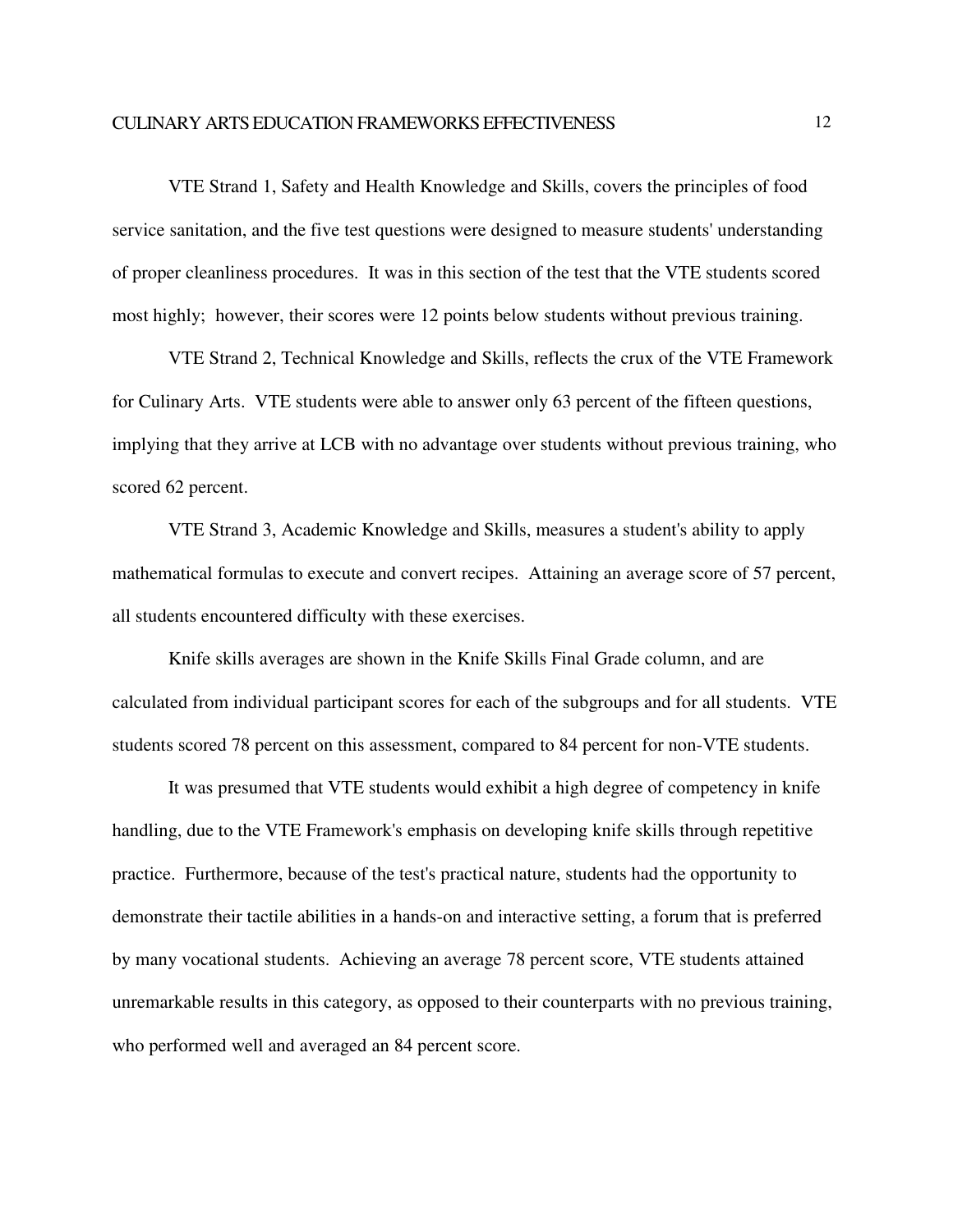The trend established for the Knife Skills Final Grade was repeated for the LCB Foundations Grade, as is evidenced by virtually the same composite average scores for the two student subgroups and for all students. Once again, by achieving an average 78 percent score, VTE students attained unremarkable results in this category, as opposed to their counterparts with no previous training, who performed well and averaged an 85 percent score.

A readiness score was computed for each participant, based on an average of scores obtained for each measurement criteria. Averages are shown in the Readiness Score column, and are calculated from individual participant scores for each of the subgroups and for all students. VTE students scored 73 percent on this assessment, compared to 78 percent for non-VTE students.

The readiness score incorporates previous learning with knowledge acquired during LCB Foundations. When the baseline assessment test data revealed inferior rankings for the VTE student group against students without previous training, it was anticipated that the VTE students would benefit from the remedial nature of the introductory course, due to its strong correlation with the VTE Framework for Culinary Arts. The group realized a modest gain, from a 62 percent baseline assessment test score to a 73 percent readiness score, an 11 percentage point increase. However, students without previous training displayed a slightly greater improvement of 12 percentage points between the baseline assessment test and readiness scores.

LCB considers a student's performance in LCB Foundations as a critically important predictor of his or her academic success in the school's program. After conducting focused research and analyzing readiness scores for VTE students, it is questionable whether the VTE Framework for Culinary Arts adequately prepares students to effectively transition to post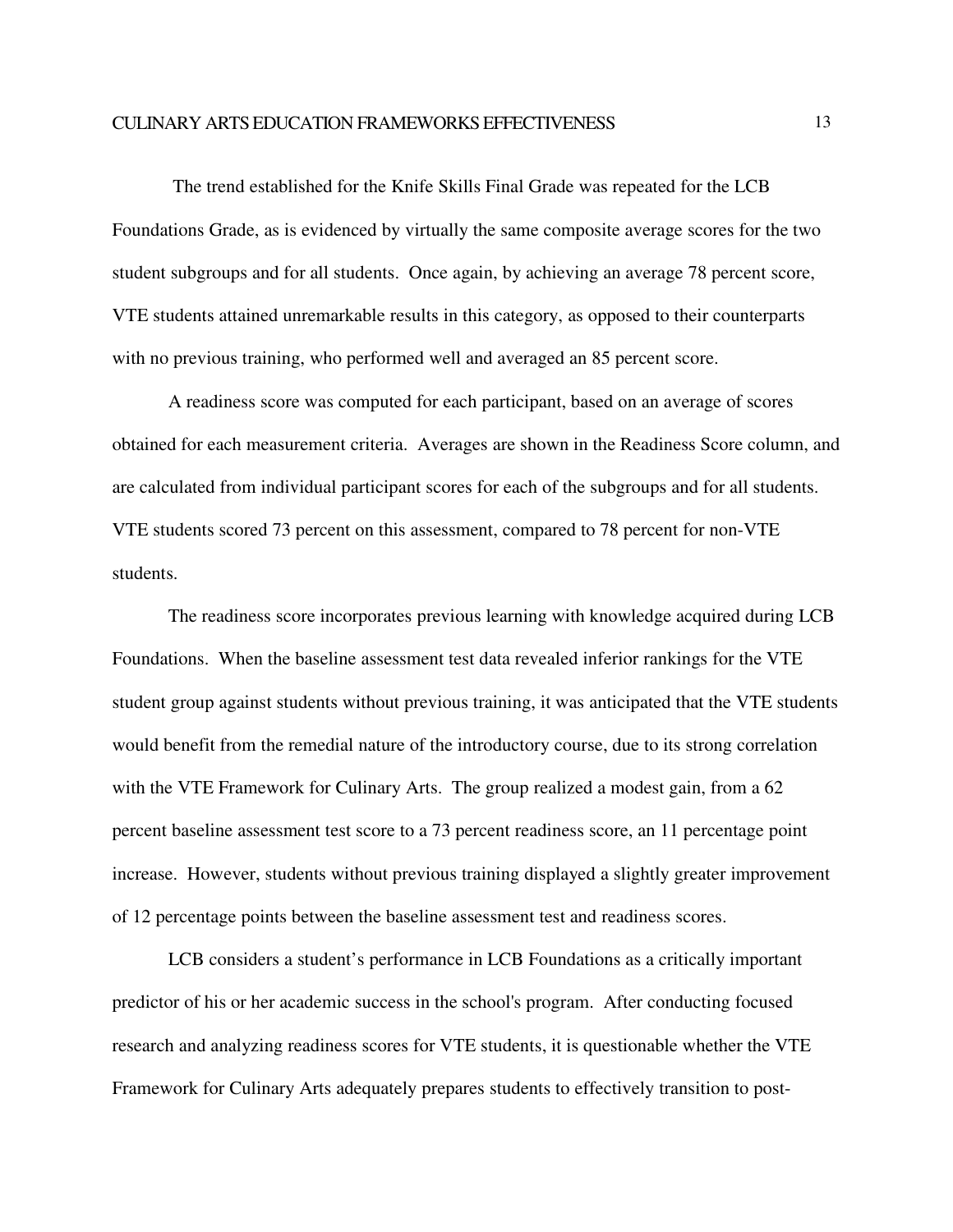secondary culinary study. In conclusion, the aforementioned evidence supports the rejection of the hypothesis that students who had completed a VTE culinary arts training program in high school would outperform graduates of traditional academic high school programs.

Getting students ready for work remains central to the mission of VTE's career-focused curriculum. The contrary findings of this work underscore the need to better accommodate those students wishing to pursue post-secondary pre-baccalaureate technical education. Several studies have been conducted that recommend implementing and strengthening two strategies to enhance the delivery of vocational education: integrate academic knowledge and skills more intensively within the curriculum; and establish articulation agreements between high schools and post-secondary training schools.

Gray and Walter (2001, as cited in Gray, 2002) allude to evidence indicating that many of the occupations high school CTE had historically prepared students for now require a postsecondary certificate or degree. They propose that the integrated CTE model combining sequences of occupational and academic courses is most effective and relevant for college-bound CTE students. This approach allows students to develop general occupational competency, become proficient in traditional academic subjects, and make a successful transition from high school to technical college.

Gray (1995) had earlier recognized the growing spectrum of academically unprepared CTE high school graduates who had enrolled in two-year technical schools. He advanced an alternative to traditional CTE programs that featured a re-engineered curriculum emphasizing focused academics taught in a vocational context.

Along with integration, the Carl D. Perkins Vocational and Technical Education Act of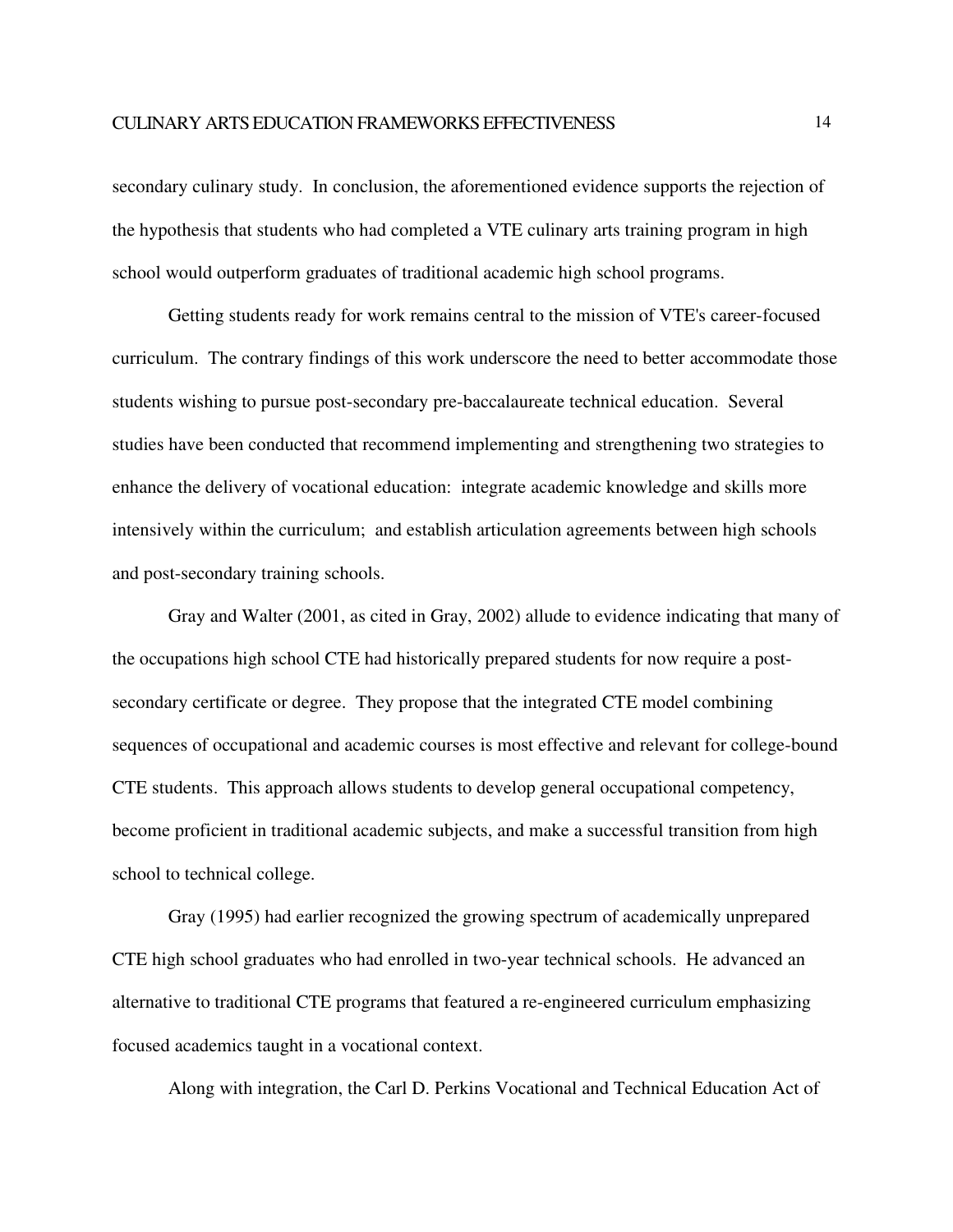1998 emphasizes the linking of secondary and post-secondary education (Silverberg et al., 2004). Such efforts were expected to have two benefits: to improve the quality of secondary vocational education and to provide students with encouragement and incentive to pursue college and advanced training. In practice, these linkages have included collaborations between secondary and post-secondary faculty, arrangements that enable high school students to earn college credit, and various forms of career development and planning. Articulation agreements allow a student to earn college credit or advanced standing in a post-secondary program for skills acquired in high school. Typically, high school courses are articulated when their content is aligned with comparable community college courses. The process of articulating courses can result in the upgrading and standardization of vocational curricula, because high school vocational educators are encouraged to adopt the course outlines and competencies of community college programs.

Gray (2002) acknowledges the significance of a symbiotic relationship between high school and post-secondary technical education. A strong post-secondary system cannot exist without a viable high school system, because the high school system feeds into the postsecondary system. The challenge facing educators is how the two can be seamlessly combined into a collaborative system.

The present study could be extended by duplicating the test cycle with the same students. Students would retake the baseline assessment test with the desired purpose of progressing from their initial test-taking attempts. With the same intent, the knife skills practical examination would be re-administered, and final grades for their next required course would be recorded.

The study could be expanded to include more participants and/or additional tests. More sophisticated statistical analysis methodologies could then be applied to reinforce the validity of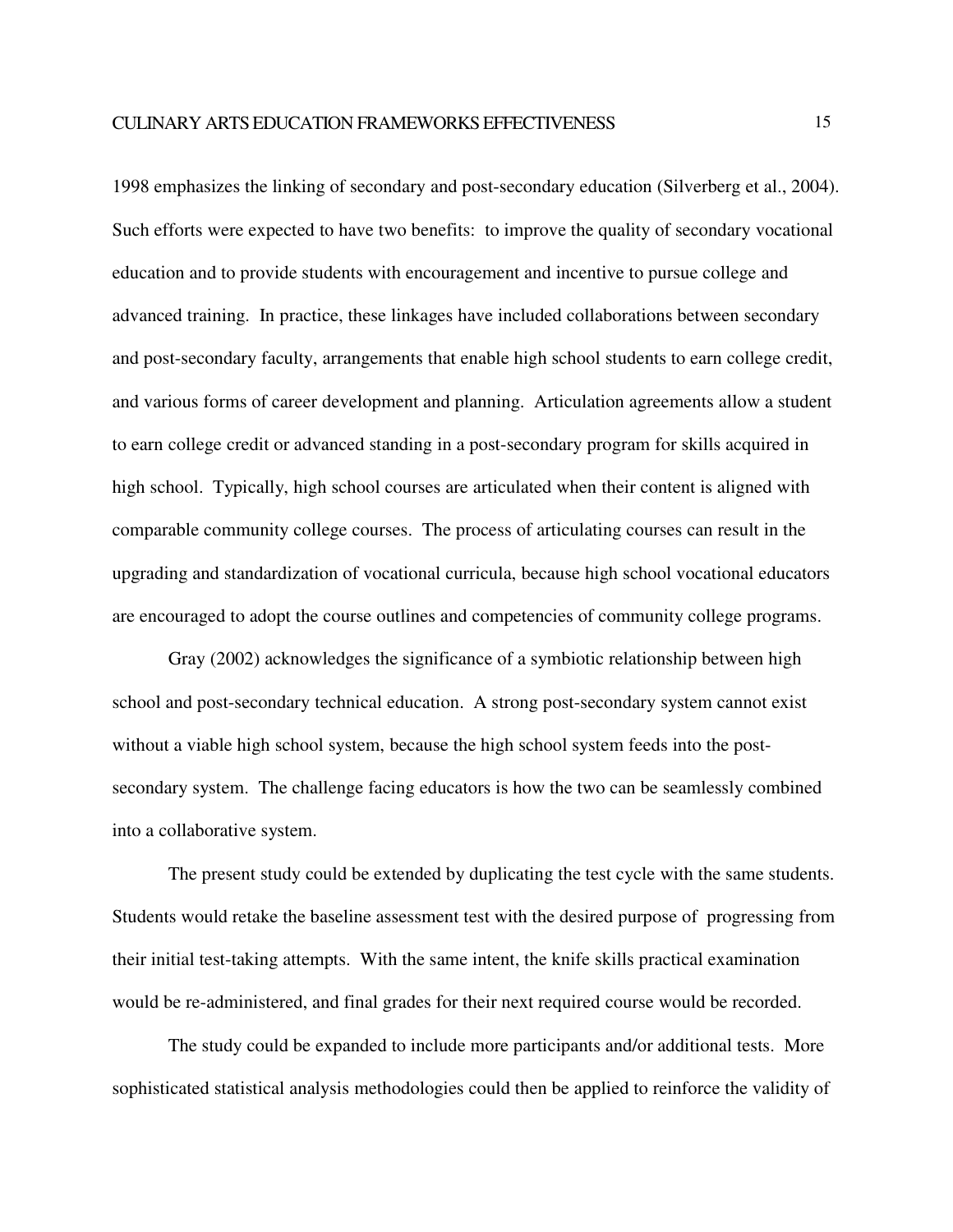the data. It would be interesting to redirect the study toward addressing the alarming fact that CTE students complete only 12.5 years of schooling (Cohen & Besharov, 2002). The information gathered could be utilized to produce an effective student retention index.

Individuals are attracted to the culinary profession because of its exciting, even glamorous image; more than a few entertain the dream of becoming the next celebrity chef. Hundreds of culinary schools are creating thousands of culinary workers every year.

As a public high school teacher for two years, I followed the directives specified by the VTE Frameworks, and considered its content to be rigorous and comprehensive. Because I was familiar with the VTE population, I selected this topic to evaluate the preparedness of VTE students for college study, and my research revealed results in contrast to my expectations.

Having taught college-level culinary arts classes for 25 years, I have encountered students with a wide range of personalities and life stories. In my experience, students most likely to succeed are those who are humble, hard-working, and academically competent. I have discovered that students who enroll in post-secondary culinary arts programs without fundamental literacy skills have great difficulty adapting to a college environment. These students cannot complete reading assignments, underestimate the importance of mathematical problem solving, and quickly become frustrated. Not possessing proper study habits limits their capacity to advance within their peer group.

It is strongly advisable that public school administrators emphasize academics for all learners, and institute articulation agreements, as appropriate, to facilitate the transition of VTE students to college. The acquisition of a core of standard academic competencies is an undisputed pre-requisite for success in post-secondary culinary arts education.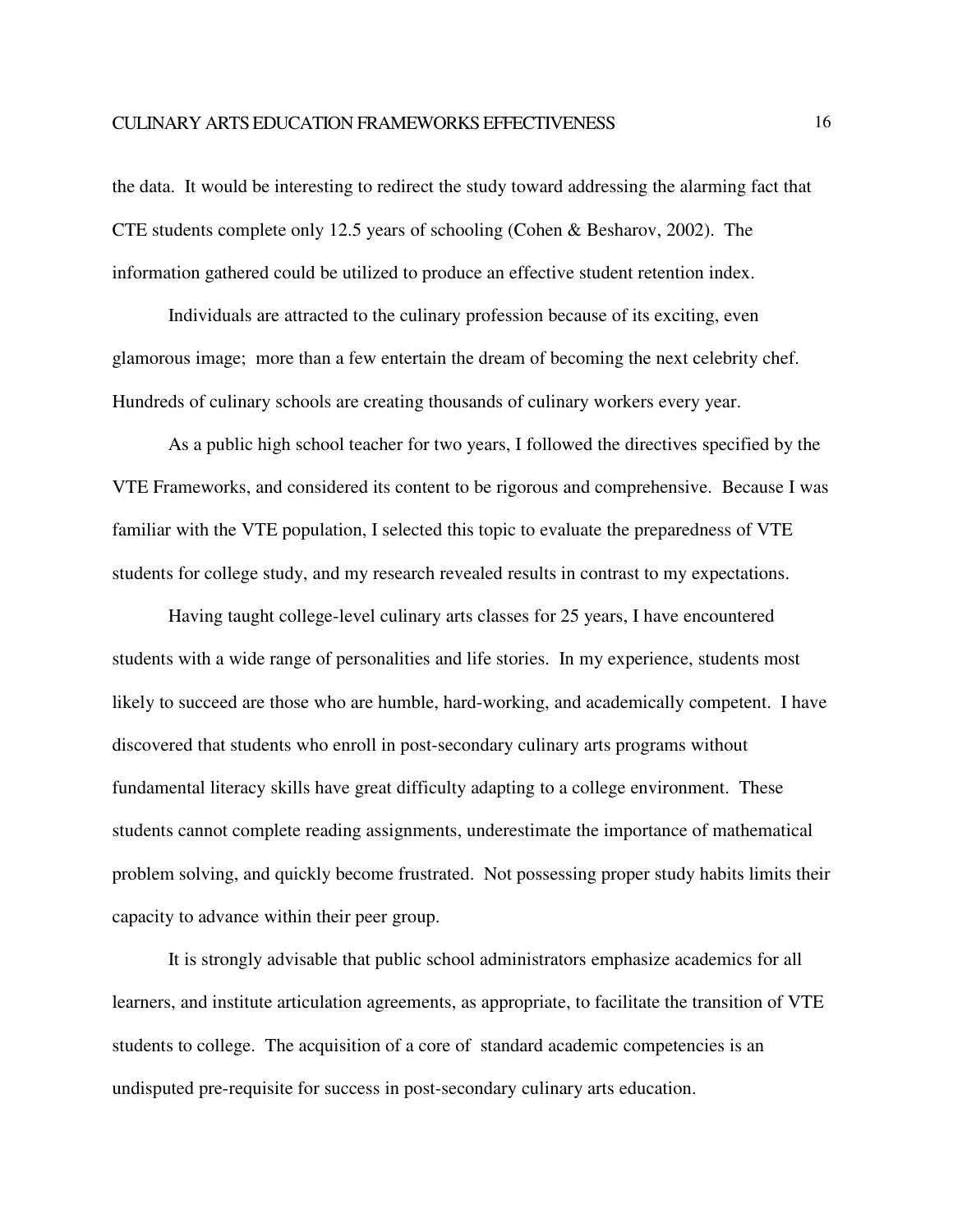### References

- Bersudskaya, V., & Chen, X. (2011). *Postsecondary and labor force transitions among public high school career and technical education participants* (Rep. No. NCES 2011-234). Washington, DC: National Center for Education Statistics.
- Cohen, M., & Besharov, D. (2002). *The role of career and technical education: implications for the federal government*. Washington, DC: Office of Vocational and Adult Education.
- Fleury, E. (1997). *A comparison of student performance in a National Restaurant Association food service certification exam by students taking versus those not taking a review seminar*. Unpublished doctoral dissertation, Nova Southeastern University, Fort Lauderdale, FL. (ERIC Document Reproduction Service No. ED413492) Retrieved November 20, 2010, from ERIC Database.
- Gisslen, W. (2011). *Professional Cooking, College Version* (2011). Hoboken, NJ: John Wiley & Sons.
- Gray, K., Wang, W-J., & Malizia, S. (1995). Is vocational education still necessary? Investigating the educational effectiveness of the college prep curriculum. Retrieved December 29, 2010, from http://scholar.lib.vt.edu/ejournals/JITE.v32n2/gray.html
- Gray, K. (2002). *The role of career and technical education in the American high school: a student centered analysis*. Washington, DC: Office of Vocational and Adult Education.
- Lekes, N., Bragg, D., Loeb, J., Oleksiw, C., Marszalek, J., Brooks-LaRaviere, M., Zhu, R., Kremidas, C., Akukwe, G., Lee, H-J., & Hood, L. (2007). *Career and technical education pathway programs, academic performance, and the transition to college and career.*  Washington, DC: National Research Center for Career and Technical Education.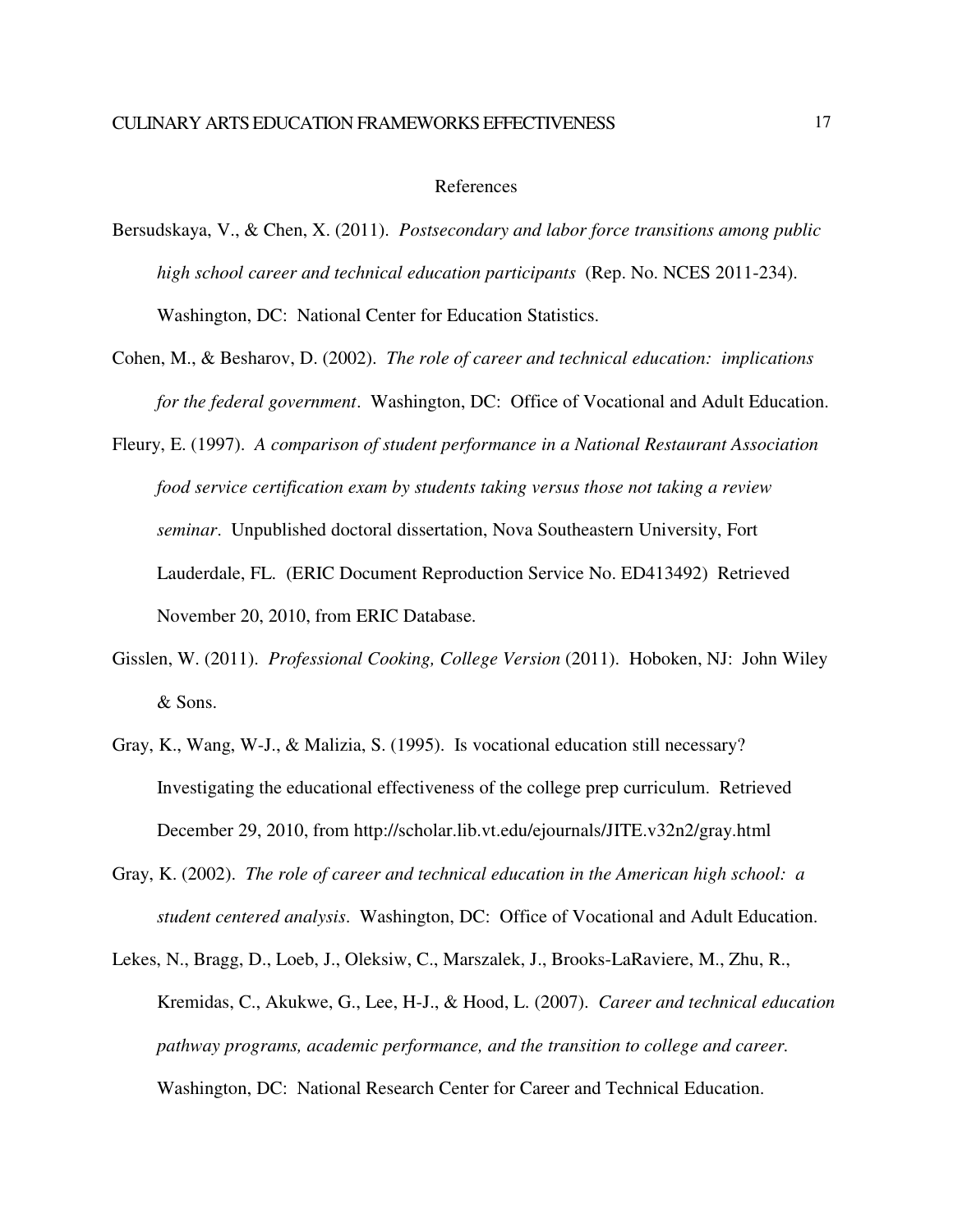- Massachusetts Department of Elementary and Secondary Education. (2007). *Vocational technical education framework, hospitality and tourism cluster, culinary arts*. Retrieved June 14, 2010, from http://www.doe.mass.edu/cte/frameworks/culinaryarts.doc
- National Restaurant Association Educational Foundation (2010). *ServSafe® coursebook* (5<sup>th</sup> ed.). Upper Saddle River, NJ: Prentice Hall.
- Sarkees-Wircenski, M., & Scott, J. (2003). *Special populations in career and technical education*. Homewood, IL: American Technical Publishers, Inc.
- Silverberg, M., Warner, E., Fong, M., & Goodwin, D. (2004). *National assessment of vocational education: final report to Congress*. Washington, DC: U.S. Department of Education, Office of the Under Secretary.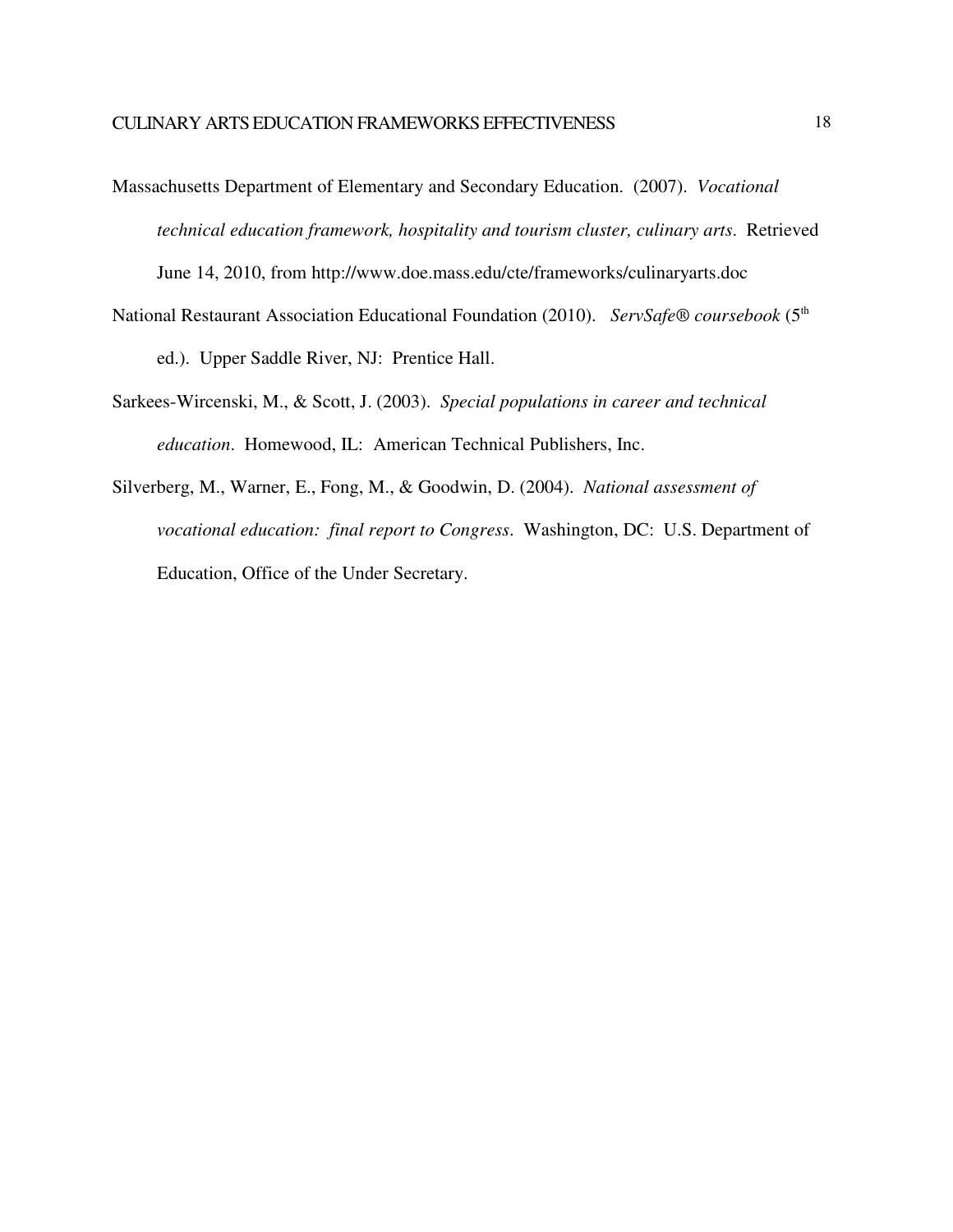## Appendix

- Table 1 Correlation Between LCB Foundations Performance Objectives and VTE Framework
- Table 2 Derivation of Baseline Assessment Test from VTE Framework
- Table 3 Baseline Assessment Test Score, Knife Skills Final Grade, and LCB Foundations Grade for All Students
- Figure 1 Baseline Student Assessment Test (page 1)
- Figure 2 Baseline Student Assessment Test (page 2)
- Figure 3 LCBC 110 Knife Skills Final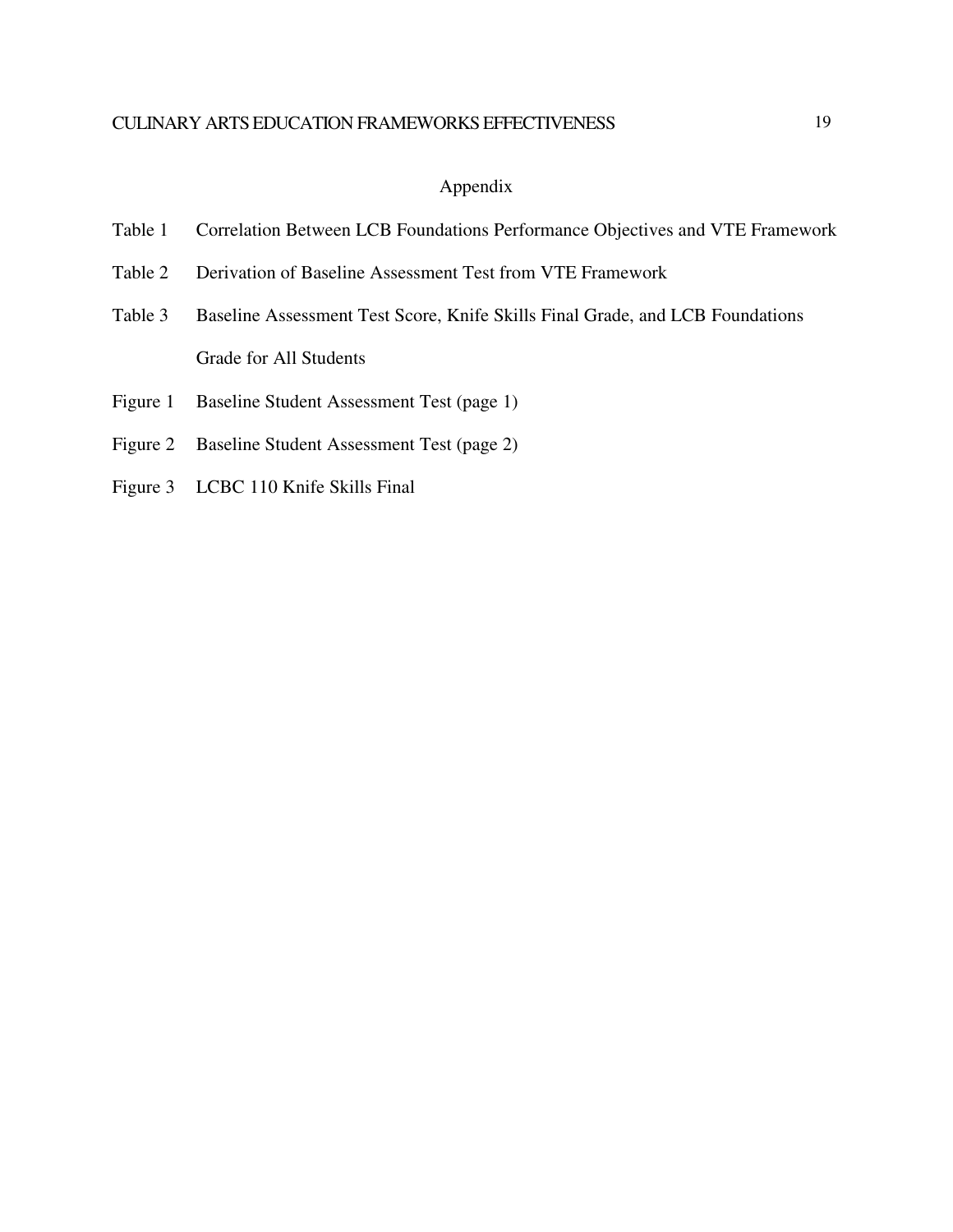## Table 1

## *Correlation Between LCB Foundations Performance Objectives and VTE Framework*

| LCB Foundations Performance Objective     | VTE    | <b>VTE Strand Description</b>                    |
|-------------------------------------------|--------|--------------------------------------------------|
|                                           | Strand |                                                  |
| Identify and discuss proper use and       | 1.D    | Demonstrate proper sanitation and safety         |
| sanitation of food service equipment      |        |                                                  |
|                                           | 1.E    | Identify chemicals and uses in food service      |
| Define key culinary terms                 | 2.A    | Apply the fundamentals of Food Service           |
|                                           |        |                                                  |
|                                           | 2.U    | Apply the fundamentals of Garde Manger, hors     |
|                                           |        | d'oeuvres, and appetizers                        |
| Demonstrate knife handling skill          | 2.A    | Apply the fundamentals of Food Service           |
|                                           |        |                                                  |
|                                           |        |                                                  |
| Describe basic cooking methods and        | 2.I    | Describe cooking methods                         |
| techniques used in a commercial kitchen   |        |                                                  |
|                                           | 2.M    | Prepare thickening agents                        |
| Discuss preparation of basic stocks,      | 2.L    | Prepare various marinades, salads, and dressings |
| soups, and sauces                         |        |                                                  |
|                                           | 2.N    | Prepare stocks and sauces                        |
| Describe the structure and use of recipes | 3.B    | <b>Mathematics</b>                               |
| and recipe conversions                    |        |                                                  |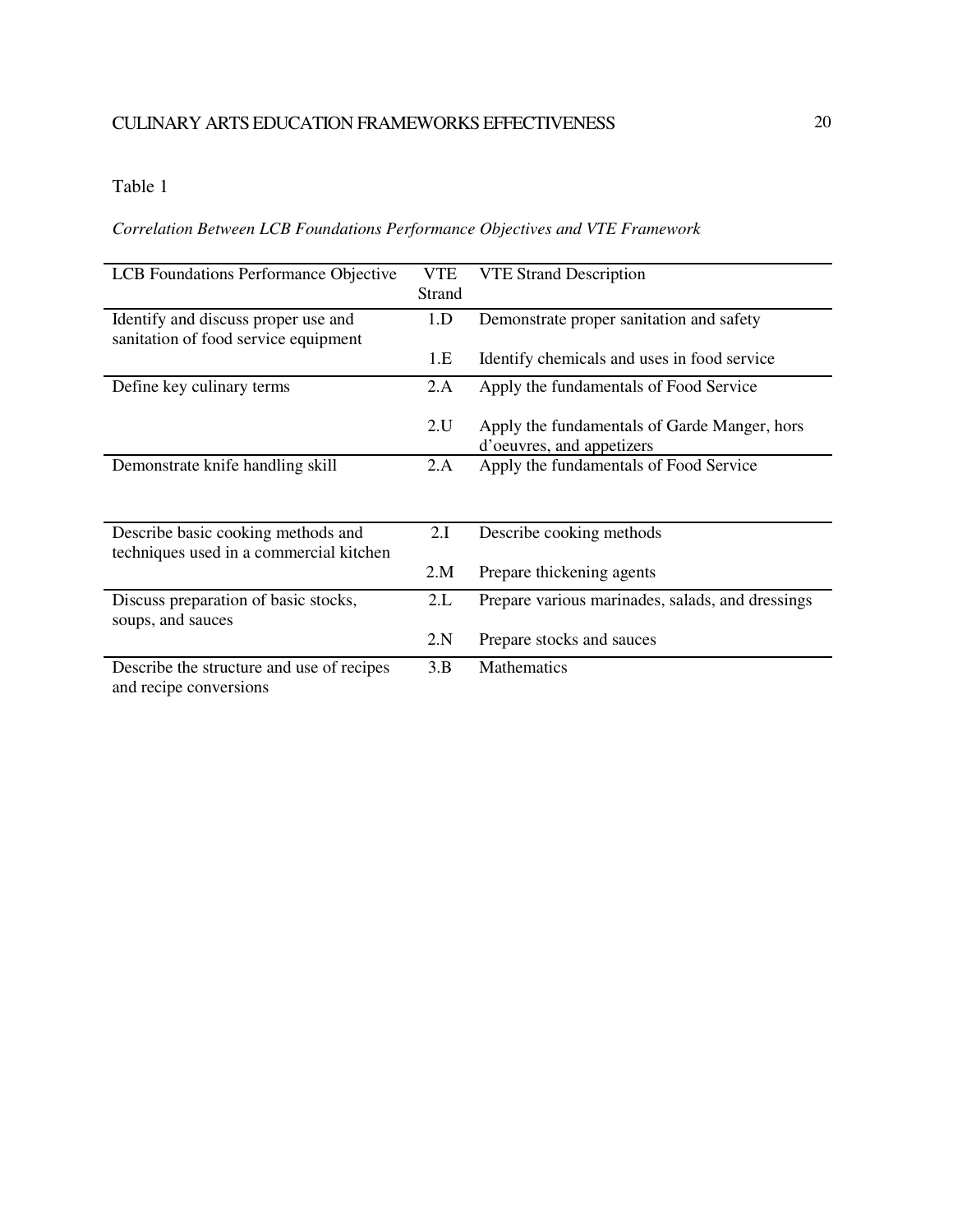## Table 2

## *Derivation of Baseline Assessment Test from VTE Framework*

| <b>VTE</b><br><b>Strand</b> | <b>VTE Strand Description</b>                                                                                           | Test<br>Questions     |
|-----------------------------|-------------------------------------------------------------------------------------------------------------------------|-----------------------|
| 1.D.02                      | Identify microorganisms related to food spoilage and illnesses;<br>describe their requirements and methods for growth   | Questions<br>$1 - 5$  |
| 1.D.04                      | Conduct a sanitation self-inspection and identify modifications for compliance<br>with standards                        |                       |
| 1.D.06                      | Show exemplary appearance and hygiene                                                                                   |                       |
| 1.D.07                      | Describe cross contamination and use of acceptable procedures when<br>preparing and storing potentially hazardous foods |                       |
| 1.E.01                      | Describe types of cleaners and sanitizers and their proper use                                                          |                       |
| 2.A.02                      | Define terminology used in food service                                                                                 | Questions<br>$6 - 20$ |
| 2.A.07                      | Explain mise en place                                                                                                   |                       |
| 2.A.08                      | Read, analyze, and follow a standard recipe                                                                             |                       |
| 2.A.10                      | Demonstrate safe knife skills                                                                                           |                       |
| 2.I.06                      | Demonstrate grilling                                                                                                    |                       |
| 2.L.06                      | Prepare basic and specialty salad dressings                                                                             |                       |
| 2.M.01                      | Identify thickening agents                                                                                              |                       |
| 2.N.01                      | Identify types of stock                                                                                                 |                       |
| 2.N.03                      | Identify types of sauces                                                                                                |                       |
| 2.U.01                      | Identify tools and equipment used in garde manger                                                                       |                       |
| 2 D Q G                     | Dorform regine yield and east explainting and formulate many priging based                                              | Questions             |

<sup>3.</sup>B.06 Perform recipe yield and cost calculations, and formulate menu pricing based on mathematical data, i.e. utilize appropriate technology Questions  $21 - 25$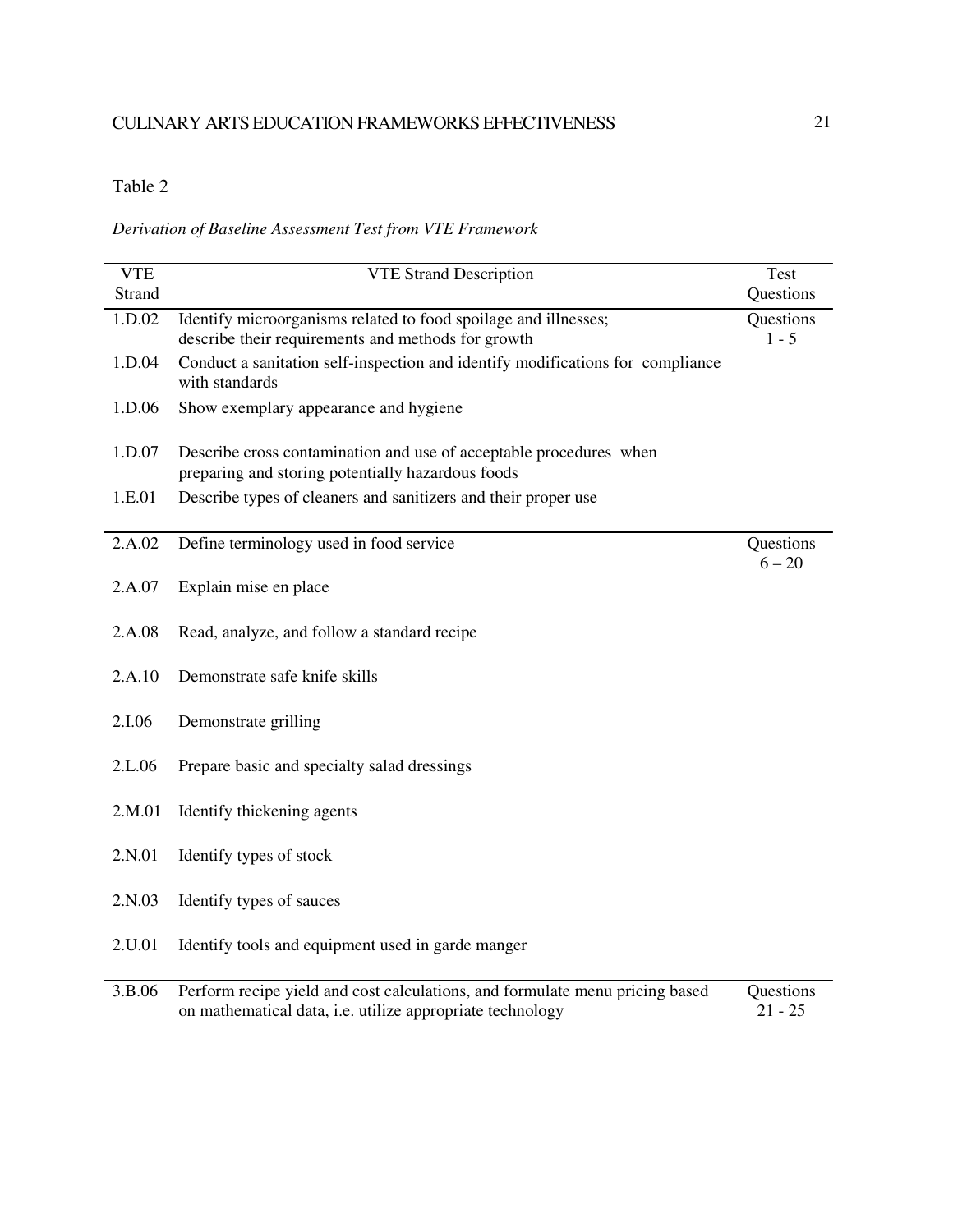## Table 3

Final Grade

Grade

LCB Foundations

|                                                                                                                                                                       |                                                    | <b>Baseline Assessment Test Score</b> |            |            | Knife                                                                           |                |                                                                                                  |           |
|-----------------------------------------------------------------------------------------------------------------------------------------------------------------------|----------------------------------------------------|---------------------------------------|------------|------------|---------------------------------------------------------------------------------|----------------|--------------------------------------------------------------------------------------------------|-----------|
|                                                                                                                                                                       | Students                                           | <b>VTE</b>                            | <b>VTE</b> | <b>VTE</b> | <b>Baseline</b>                                                                 | Skills         | <b>LCB</b> Foundations                                                                           | Readiness |
|                                                                                                                                                                       |                                                    | Strand 1                              | Strand 2   | Strand 3   | <b>Assessment Test</b>                                                          | Final<br>Grade | Grade                                                                                            | Score     |
|                                                                                                                                                                       | $\mathbf{1}$                                       |                                       |            |            | Score<br>40%                                                                    | 65%            | 60%                                                                                              | 55%       |
|                                                                                                                                                                       | $\overline{c}$                                     |                                       |            |            | 68%                                                                             | 90%            | 84%                                                                                              | 81%       |
|                                                                                                                                                                       | 3                                                  |                                       |            |            | 76%                                                                             | 80%            | 90%                                                                                              | 82%       |
| V<br>T<br>$\mathbf E$                                                                                                                                                 | $\overline{4}$                                     |                                       |            |            | 76%                                                                             | 85%            | 90%                                                                                              | $84\%$    |
|                                                                                                                                                                       | 5                                                  |                                       |            |            | $88\%$                                                                          | 75%            | 75%                                                                                              | 79%       |
|                                                                                                                                                                       | 6                                                  |                                       |            |            | 68%                                                                             | 90%            | 83%                                                                                              | 80%       |
|                                                                                                                                                                       | $\overline{7}$                                     |                                       |            |            | 60%                                                                             | 85%            | 90%                                                                                              | 78%       |
|                                                                                                                                                                       | 8                                                  |                                       |            |            | 56%                                                                             | 80%            | 77%                                                                                              | 71%       |
|                                                                                                                                                                       | 9                                                  |                                       |            |            | 56%                                                                             | 76%            | 73%                                                                                              | 68%       |
|                                                                                                                                                                       | 10                                                 |                                       |            |            | 36%                                                                             | 51%            | 62%                                                                                              | 50%       |
| N                                                                                                                                                                     | 11                                                 |                                       |            |            | 72%                                                                             | 83%            | 90%                                                                                              | 82%       |
|                                                                                                                                                                       | 12                                                 |                                       |            |            | 72%                                                                             | 88%            | 93%                                                                                              | 84%       |
|                                                                                                                                                                       | 13                                                 |                                       |            |            | 76%                                                                             | 80%            | 87%                                                                                              | 81%       |
| $\mathbf 0$<br>$\mathbf n$                                                                                                                                            | 14                                                 |                                       |            |            | 52%                                                                             | 60%            | 47%                                                                                              | 53%       |
|                                                                                                                                                                       | 15                                                 |                                       |            |            | 80%                                                                             | 90%            | 96%                                                                                              | 89%       |
|                                                                                                                                                                       | 16                                                 |                                       |            |            | 52%                                                                             | 85%            | 84%                                                                                              | 74%       |
| V<br>T                                                                                                                                                                | 17                                                 |                                       |            |            | 64%                                                                             | 90%            | 93%                                                                                              | 82%       |
| E                                                                                                                                                                     | 18                                                 |                                       |            |            | 40%                                                                             | 85%            | 80%                                                                                              | 68%       |
|                                                                                                                                                                       | 19                                                 |                                       |            |            | 92%                                                                             | 95%            | 90%                                                                                              | 92%       |
|                                                                                                                                                                       | 20                                                 |                                       |            |            | 56%                                                                             | 85%            | 87%                                                                                              | 76%       |
|                                                                                                                                                                       | <b>VTE</b><br><b>Students</b>                      | 70%                                   | 63%        | 54%        | 62%                                                                             | 78%            | 78%                                                                                              | 73%       |
|                                                                                                                                                                       | Non-VTE<br><b>Students</b>                         | 82%                                   | 62%        | 60%        | 66%                                                                             | 84%            | 85%                                                                                              | 78%       |
|                                                                                                                                                                       | All<br>Students                                    | 76%                                   | 62%        | 57%        | 64%                                                                             | 81%            | 82%                                                                                              | 75%       |
| Notes:                                                                                                                                                                |                                                    |                                       |            |            |                                                                                 |                |                                                                                                  |           |
|                                                                                                                                                                       | VTE Strand 1                                       |                                       |            |            |                                                                                 |                | percentage of correctly answered questions 1 - 5 on Figure 1, Baseline Assessment Test (page 1)  |           |
|                                                                                                                                                                       |                                                    |                                       |            |            |                                                                                 |                |                                                                                                  |           |
| VTE Strand 2<br>percentage of correctly answered questions $6 - 20$ on Figure 1, Baseline Assessment Test (page 1)<br>and Figure 2, Baseline Assessment Test (page 2) |                                                    |                                       |            |            |                                                                                 |                |                                                                                                  |           |
| VTE Strand 3<br>percentage of correctly answered questions 21 -25 on Figure 2, Baseline Assessment Test (page 2)                                                      |                                                    |                                       |            |            |                                                                                 |                |                                                                                                  |           |
|                                                                                                                                                                       | <b>Baseline</b><br>Assessment<br><b>Test Score</b> |                                       |            |            | and Figure 2, Baseline Assessment Test (page 2)                                 |                | percentage of correctly answered questions 1 - 25 on Figure 1, Baseline Assessment Test (page 1) |           |
|                                                                                                                                                                       | Knife Skills                                       |                                       |            |            | percentage of accuracy and completeness on Figure 3, LCBC110 Knife Skills Final |                |                                                                                                  |           |

*Baseline Assessment Test Score, Knife Skills Final Grade, and LCB Foundations Grade for All Students*

equal weighted average of Baseline Assessment Test Score, Knife Skills Grade, and LCB Foundations Grade Readiness Score

LCB Foundations numeric final grade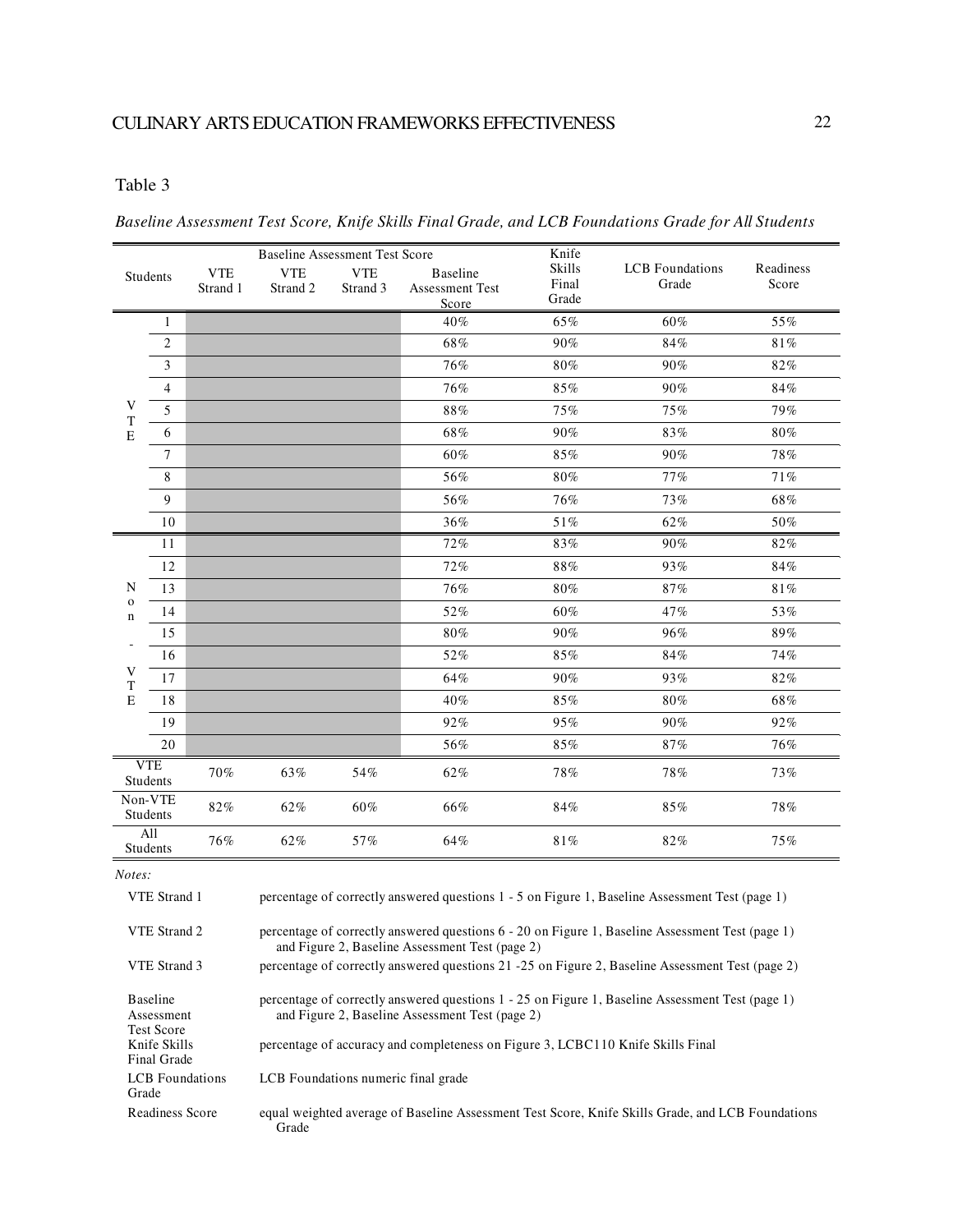## CULINARY ARTS EDUCATION FRAMEWORKS EFFECTIVENESS

# Figure 1, *Baseline Assessment Test (page 1)*

|                                                          |                                                                                                                                 | Student:                                                                                                                                                                                                                                                                                                                                                                                                                                                                                                                                                                                                                           |
|----------------------------------------------------------|---------------------------------------------------------------------------------------------------------------------------------|------------------------------------------------------------------------------------------------------------------------------------------------------------------------------------------------------------------------------------------------------------------------------------------------------------------------------------------------------------------------------------------------------------------------------------------------------------------------------------------------------------------------------------------------------------------------------------------------------------------------------------|
|                                                          | <b>Multiple Choice</b>                                                                                                          |                                                                                                                                                                                                                                                                                                                                                                                                                                                                                                                                                                                                                                    |
| 1.                                                       | keeping food safe?<br>А.<br>В.<br>C.<br>D.                                                                                      | When designing the layout of a foodservice establishment, what is the most important consideration for<br>Where the establishment will be located<br>How easy it will be to clean and maintain the facility<br>The number of employees that will be required to run the establishment<br>The number of customers that will patronize the establishment each night                                                                                                                                                                                                                                                                  |
| 2.                                                       | А.<br>В.<br>C.<br>D.                                                                                                            | Your dishwashing machine is not working, and you must use your three-compartment sink to clean and<br>sanitize tableware. What is the first thing you must do?<br>Fill the sink with hot water and detergent<br>Clean and sanitize the sinks and drain boards<br>Prepare the sanitizing solution in the third sink<br>Gather clean towels for drying items                                                                                                                                                                                                                                                                         |
| 3.                                                       | А.<br>Touching your hair<br>В.<br>Eating<br>C.<br>Using a tissue<br>D.<br>All of the above                                      | Hands should be washed after which activity?                                                                                                                                                                                                                                                                                                                                                                                                                                                                                                                                                                                       |
| 4.                                                       | А.<br>В.<br>C.<br>D.                                                                                                            | Which practice will NOT prevent cross-contamination?<br>Preparing meat separately from ready-to-eat food<br>Assigning specific equipment for preparing specific food<br>Rinsing cutting boards between preparing raw food and ready-to-eat food<br>Using specific storage containers for specific food                                                                                                                                                                                                                                                                                                                             |
| 5.                                                       | А.<br>Tomato juice<br>В.<br>Cooked rice<br>C.<br>Whole wheat flour<br>D.<br>Powdered milk                                       | Which food item would most likely cause a food borne illness?                                                                                                                                                                                                                                                                                                                                                                                                                                                                                                                                                                      |
| Matching                                                 |                                                                                                                                 |                                                                                                                                                                                                                                                                                                                                                                                                                                                                                                                                                                                                                                    |
| 7.<br>8.<br>9.<br>10.<br>11.<br>12.<br>13.<br>14.<br>15. | 6.<br>Blanch<br>Emulsion<br>Leavening<br>Deglaze<br>Grill<br>Garde manger<br>Mise en place<br>Battonnet<br>Julienne<br>Mirepoix | A. Whipping a food product to form soft peaks<br>B. A combination of onions, carrots, and celery<br>C. To cook an item partially and briefly in boiling water<br>D. A uniform mixture of two unmixable liquids<br>E. The department of a kitchen where cold foods are prepared<br>F. The production or incorporation of gases in a baked product to increase volume<br>G. A constant state of preparedness<br>H. To cook on an open grid over a heat source<br>Ι.<br>Using a liquid to dissolve cooked food particles<br>J. A matchstick shape approximately $\frac{1}{4}$ thick<br>K. A matchstick shape approximately 1/8" thick |
|                                                          | Preliminary Student Assessment Ouestionnaire                                                                                    | Page                                                                                                                                                                                                                                                                                                                                                                                                                                                                                                                                                                                                                               |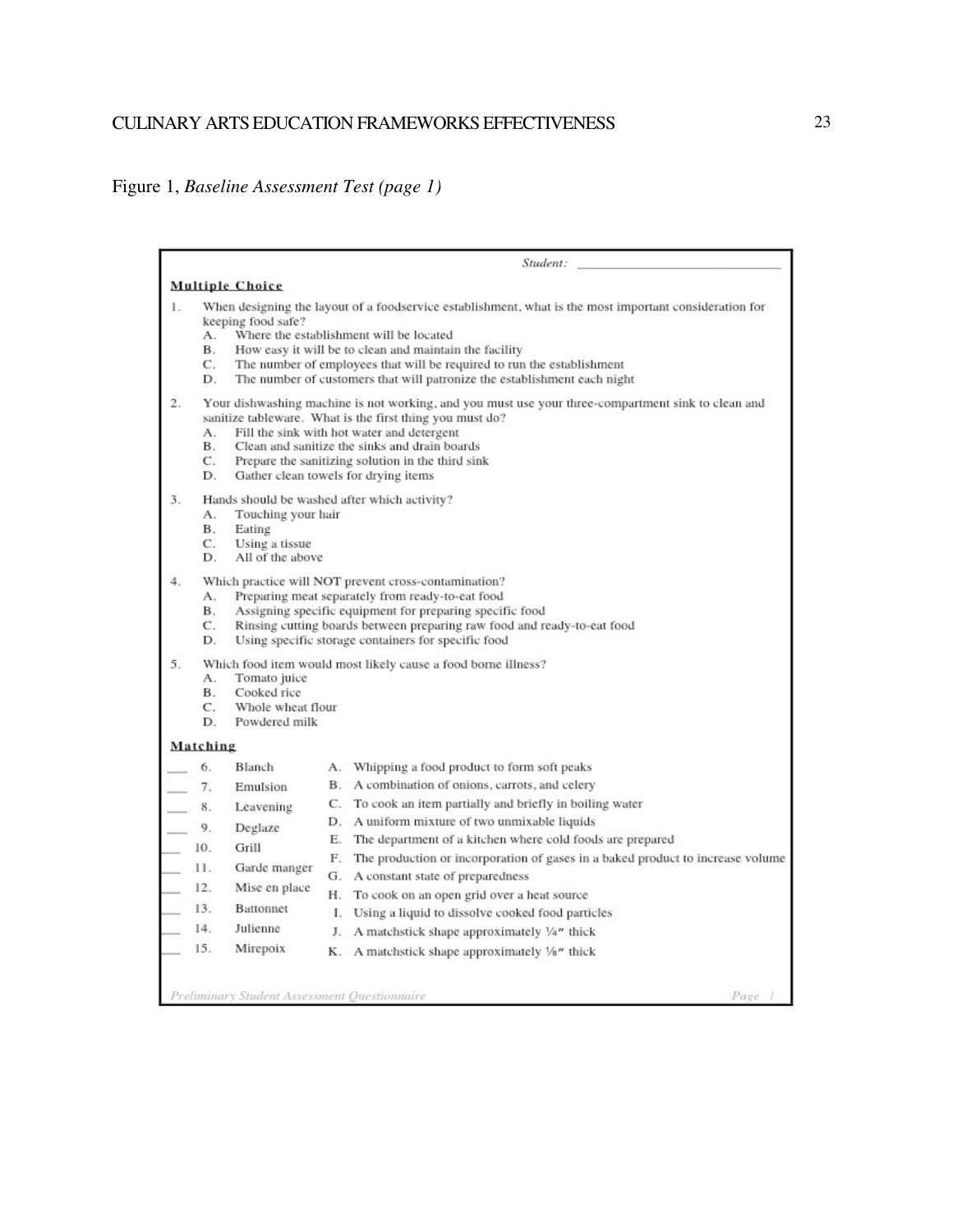## CULINARY ARTS EDUCATION FRAMEWORKS EFFECTIVENESS

# Figure 2, *Baseline Assessment Test (page 2)*

| True/False                                                                                                  |   |        |
|-------------------------------------------------------------------------------------------------------------|---|--------|
| 16.<br>Chicken stock and fish stock are both cooked the same amount of time.                                | т | F      |
| 17.<br>There are six leading sauces in classical French cuisine.                                            | T | F      |
| 18.<br>The bones from young animals are always preferred for making stock.                                  | T | F      |
| 19.<br>A roux is prepared by cooking flour and butter.                                                      | T | F      |
| 20.<br>Ingredients used to make a stock are different from those used to make a broth.                      | Т | F      |
| <b>Multiple Choice</b>                                                                                      |   |        |
| 21.<br>A standardized recipe is one that:                                                                   |   |        |
| Never changes<br>А.                                                                                         |   |        |
| Occasionally changes<br>В.<br>Produces a known quantity and quality of food<br>C.                           |   |        |
| Produces a superior product<br>D.                                                                           |   |        |
| 22.<br>$256$ ounces = ______ gallons                                                                        |   |        |
| 2<br>А.<br>32                                                                                               |   |        |
| В.<br>128<br>C.                                                                                             |   |        |
| 8<br>D.                                                                                                     |   |        |
| 23.                                                                                                         |   |        |
| 128<br>А.                                                                                                   |   |        |
| 4<br>В.<br>C.<br>32                                                                                         |   |        |
| D.<br>64                                                                                                    |   |        |
| $8$ pounds = __________ ounces<br>24.                                                                       |   |        |
| А.<br>32                                                                                                    |   |        |
| В.<br>128<br>64<br>C.                                                                                       |   |        |
| 16<br>D.                                                                                                    |   |        |
| 25.<br>If 3 pounds of beef are needed to prepare 6 portions of chili, how much beef is needed to prepare 15 |   |        |
| portions?                                                                                                   |   |        |
| $12\frac{1}{2}$ pounds<br>А.<br>В.<br>12 pounds                                                             |   |        |
| 7½ pounds<br>C.                                                                                             |   |        |
| D.<br>18 pounds                                                                                             |   |        |
|                                                                                                             |   |        |
|                                                                                                             |   |        |
|                                                                                                             |   |        |
|                                                                                                             |   |        |
|                                                                                                             |   |        |
|                                                                                                             |   |        |
| Preliminary Student Assessment Questionnaire                                                                |   | Page 2 |